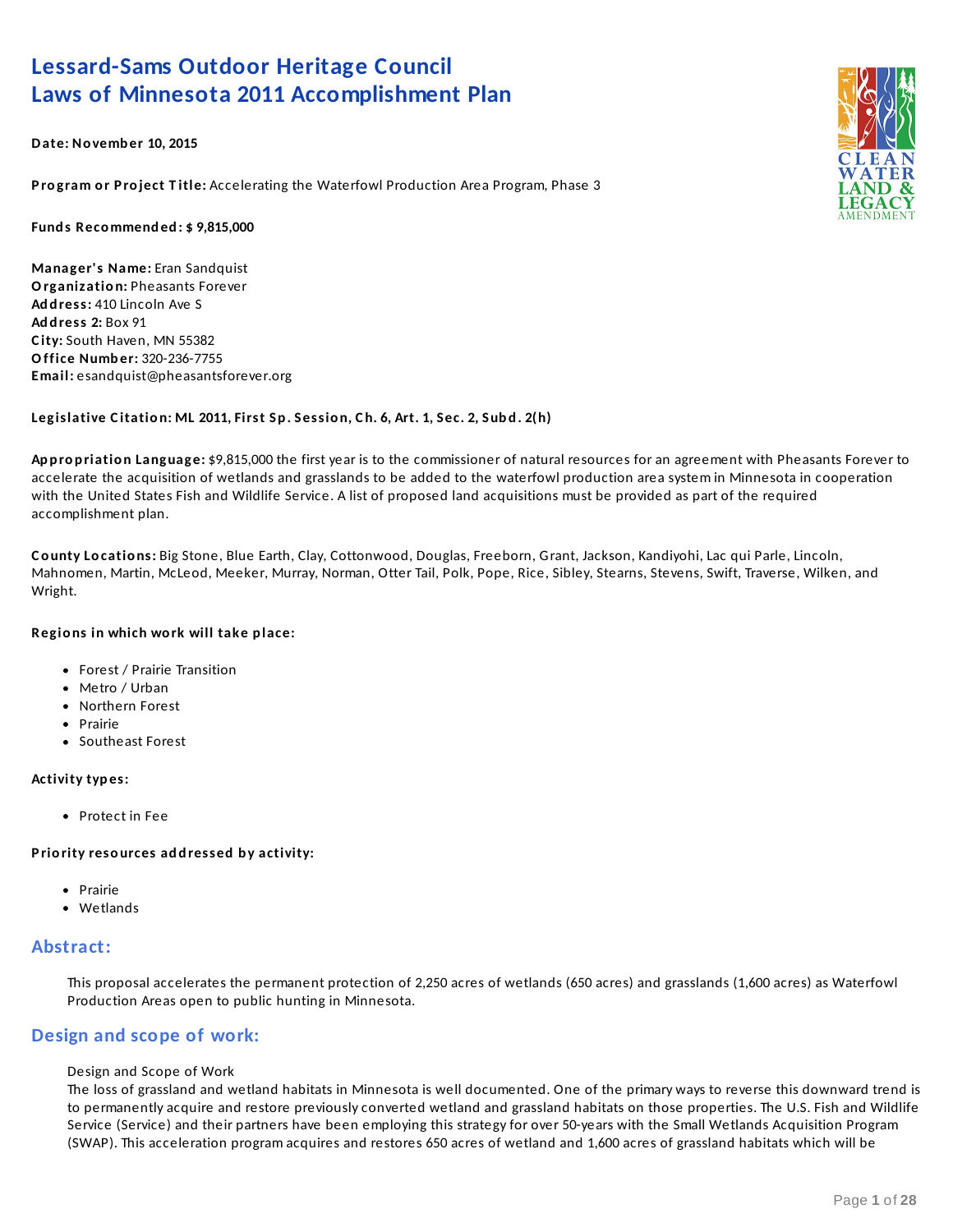permanently protected as Waterfowl Protection Areas managed by the Service. Using landscape level planning tools [e.g. Thunderstorm Maps produced by the Service's Habitat and Population Evaluation Team (HAPET)], Pheasants Forever (PF) will acquire strategically identified properties. Based on HAPET evaluation strategies, modeling predictions can be made on the numbers of nesting waterfowl, grassland nesting birds, and other wildlife the acres affected by this grant application will produce. Besides the obvious wildlife benefits, once restored, the lands acquired through this grant will provide additional water quality, groundwater recharge, and flood abatement benefits. These strategies are well tested and are supported by the greater conservation community here in Minnesota. Hunting and fishing stakeholders are very interested in increasing opportunities for hunting and fishing public access and have used WPA's extensively in the past. To address concerns related to the erosion of county tax revenues due to public land, the Service and PF will notify counties prior to acquisition of lands. Once acquired, the Service will make a one-time Trust Fund payment to the County where the property is located. In addition, the Service will make annual Refuge Revenue Sharing payments for all fee lands within the respective Counties.

Funding for restoration of the properties will be solicited from partners. If this funding is available, then budgeted Outdoor Heritage restoration funds under this proposal would be able to accomplish additional fee title w/o PILT acquisition funds. Wetlands, on the properties acquired, will be restored by either surface ditch "plugs" or breaking sub-surface tile lines. Grasslands will be restored by planting appropriate native grasses and forbs to converted grassland habitats. Grassland restoration on individual tracts may take three to five years and involve one to two years of post acquisition farming to prepare the seed base, one year for seeding and one to two years to establish.

### **Crops:**

Will there be planting of corn or any crop on OHF land purchased or restored in this program - **No t Listed**

### **Which sections of the Minnesota Statewide Conservation and Preservation Plan are applicable to this project:**

- H1 Protect priority land habitats
- H2 Protect critical shoreland of streams and lakes
- H3 Improve connectivity and access to recreation
- H4 Restore and protect shallow lakes
- H5 Restore land, wetlands and wetland-associated watersheds
- H6 Protect and restore critical in-water habitat of lakes and streams

### **Which other plans are addressed in this proposal:**

- Long Range Plan for the Ring-Necked Pheasant in MN
- North American Waterbird Conservation Plan
- Partners in Flight Grassland Bird Plan
- U.S. Prairie Pothole Joint Venture Plan

### **Which LSOHC state-wide priorities are addressed in this proposal:**

Not Listed

## **Which LSOHC section priorities are addressed in this proposal:**

### **Fo rest / P rairie T ransitio n:**

Not Listed

### **Metro / Urb an:**

Not Listed

### **No rthern Fo rest:**

Not Listed

### **P rairie:**

Protect, enhance, or restore existing wetland/upland complexes, or convert agricultural lands to new wetland/upland habitat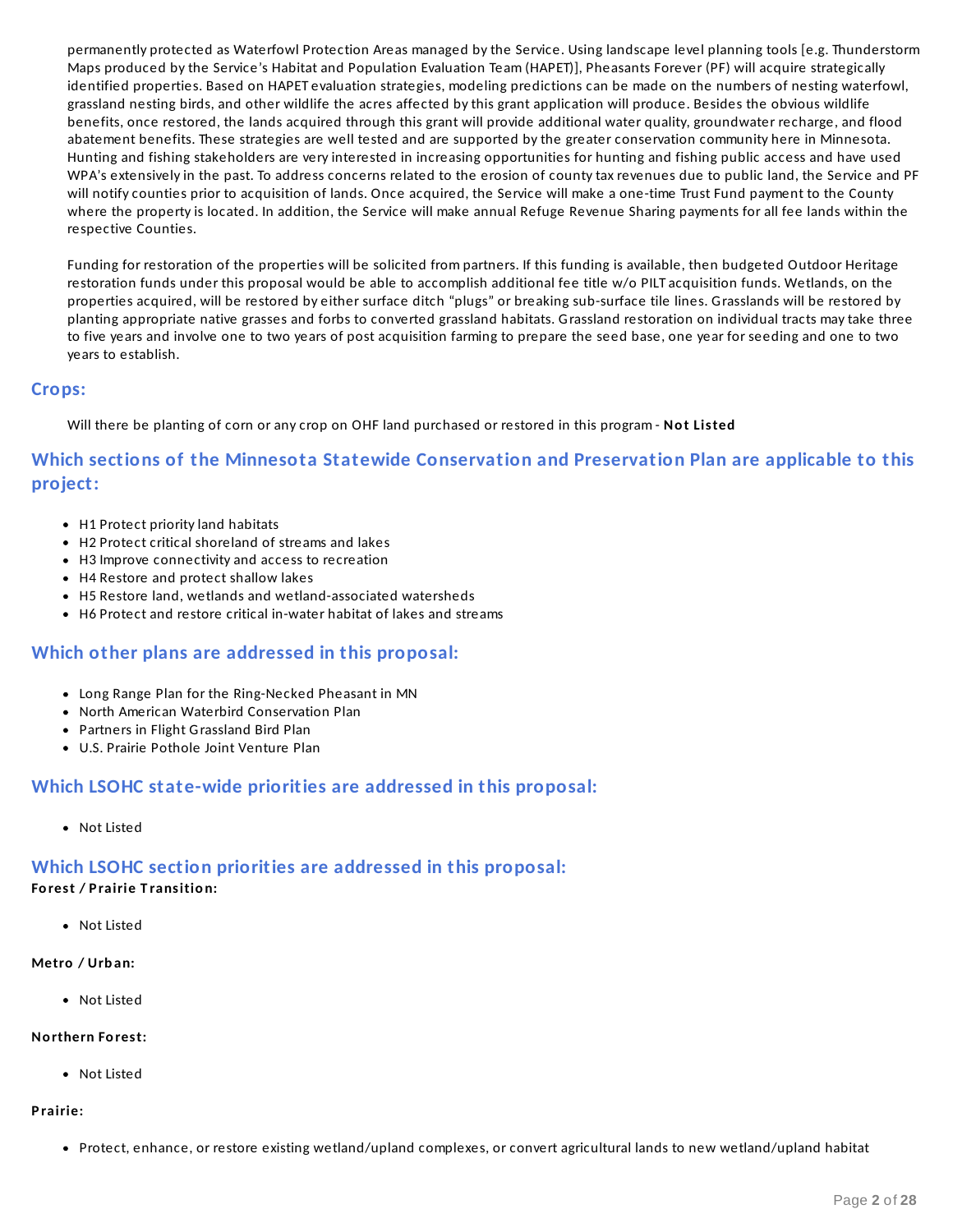complexes

- Convert agricultural land to wetland/upland to protect, enhance, or restore existing habitat complexes, such as WMAs
- Protect, restore, and enhance shallow lakes
- Protect expiring CRP lands

#### **So utheast Fo rest:**

Not Listed

### **Relationship to other funds:**

Not Listed

### **How does this proposal accelerate or supplement your current efforts in this area:**

WPAs are acquired with funds derived from the sale of Federal Duck Stamps and managed for wildlife and conservation benefits as part of the National Wildlife System. Land acquisition and restoration have not kept pace with habitat restoration needs or the backlog of willing sellers. The Service's Midwest Region receives on average \$5,000,000 annually from duck stamp proceeds to purchase lands for WPAs. If funded, this proposal will accelerate the protection and restoration of Minnesota's valuable wetland and grassland habitats and provide additional public hunting and fishing areas.

### **How will you sustain and/or maintain this work after the Outdoor Heritage Funds are expended:**

All grant monies received for this project will result in fee title transfers of additional land into the National Wildlife Refuge System. The long-term protection and management of these habitats will be the responsibility of the Service, an agency that employs professional managers, biologists, field staffs, realty staff, and enforcement officers and has an annual operating budget designated specifically for the management of Refuge resources. Wetlands and their contributing watersheds will be protected and prairie habitats monitored and managed. The Service has an active, professional prescribed burning program and utilizes fire to reduce woody invasion of prairies, enhance diversity, and rejuvenate uplands. Biological, mechanical, and sometimes chemical treatments are used as needed in an integrated management approach to provide high quality migration and breeding habitats. Acquisitions in the project will be targeted to complete the restoration of large wetland complexes surrounded by native or planted tall grass prairie uplands.

### **Activity Details:**

Will local government approval be sought prior to acquisition - **No t Listed**

Is the land you plan to acquire free of any other permanent protection - **No t Listed**

Is this land open for hunting and fishing - **No t Listed**

Are there currently trails or roads on any of the acquisitions on the parcel list - **No t Listed**

Will new trails or roads be developed as a result of the OHF acquisition - **No t Listed**

### **Accomplishment T imeline:**

| Activity                       | Approximate Date Completed |
|--------------------------------|----------------------------|
| Identify priority acquisitions | 10/1/2010                  |
| Contract appraisals ordered    | 10/01/2011                 |
| Purchase agreements            | 02/01/2012                 |
| Re-evaluate tract priority     | 02/15/2012                 |
| Contract appraisals ordered    | 03/01/2012                 |
| Purchase agreements            | 06/01/2012                 |
| Restoration actions initiated  | 06/01/2012                 |
| Close on optioned tracts       | 09/01/2012                 |
| Wetland restorations completed | 10/26/2016                 |
| Upland restorations completed  | 10/26/2016                 |

### **Date o f Final Rep o rt Sub missio n:** 11/1/2016

### **Federal Funding:**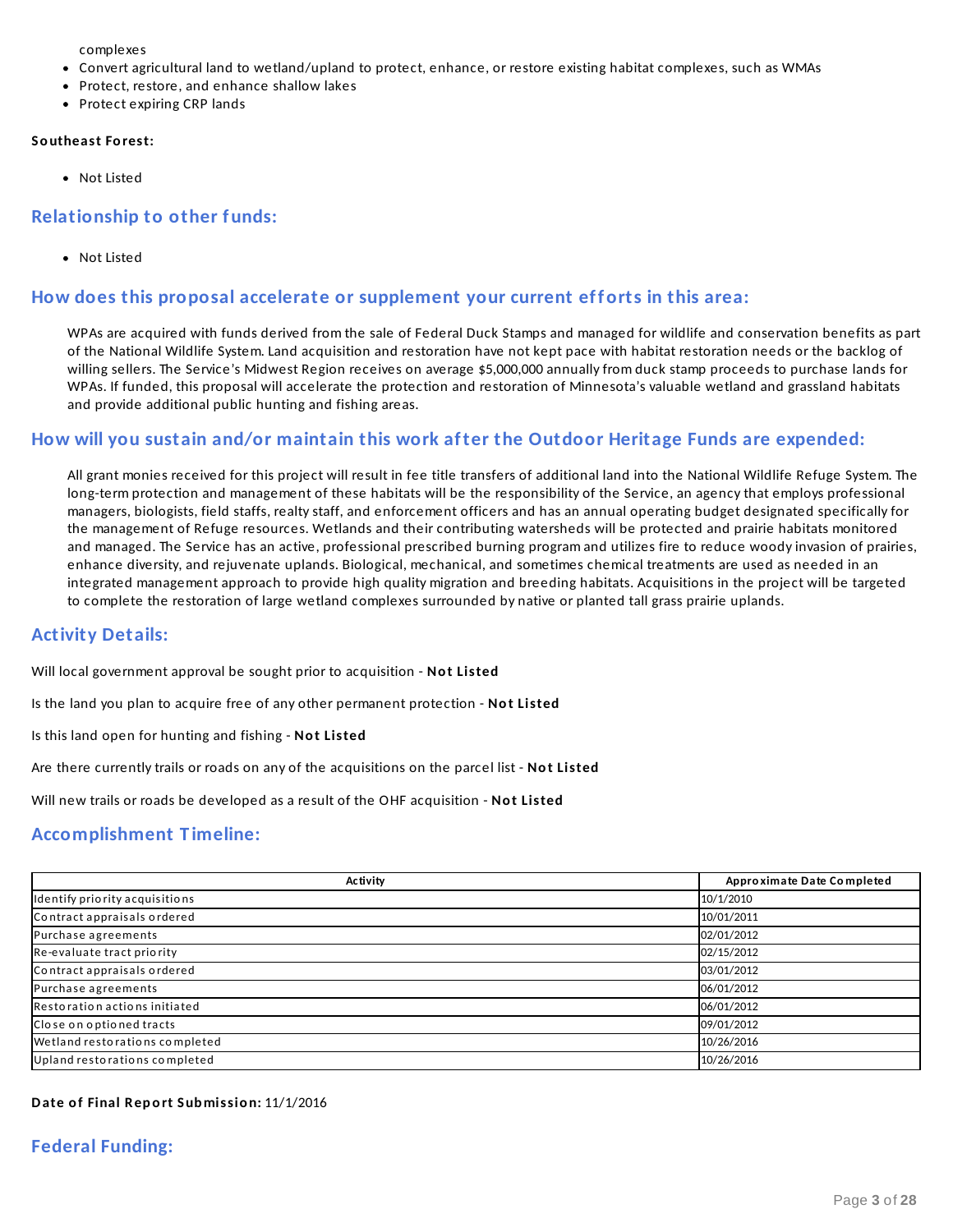Do you anticipate federal funds as a match for this program - **No t Listed**

### **Outcomes:**

### **P ro grams in the no rthern fo rest regio n:**

• Not Listed

#### **P ro grams in fo rest-p rairie transitio n regio n:**

Not Listed

### **P ro grams in metro p o litan urb anizing regio n:**

Not Listed

### **P ro grams in so utheast fo rest regio n:**

Not Listed

#### **P ro grams in p rairie regio n:**

Not Listed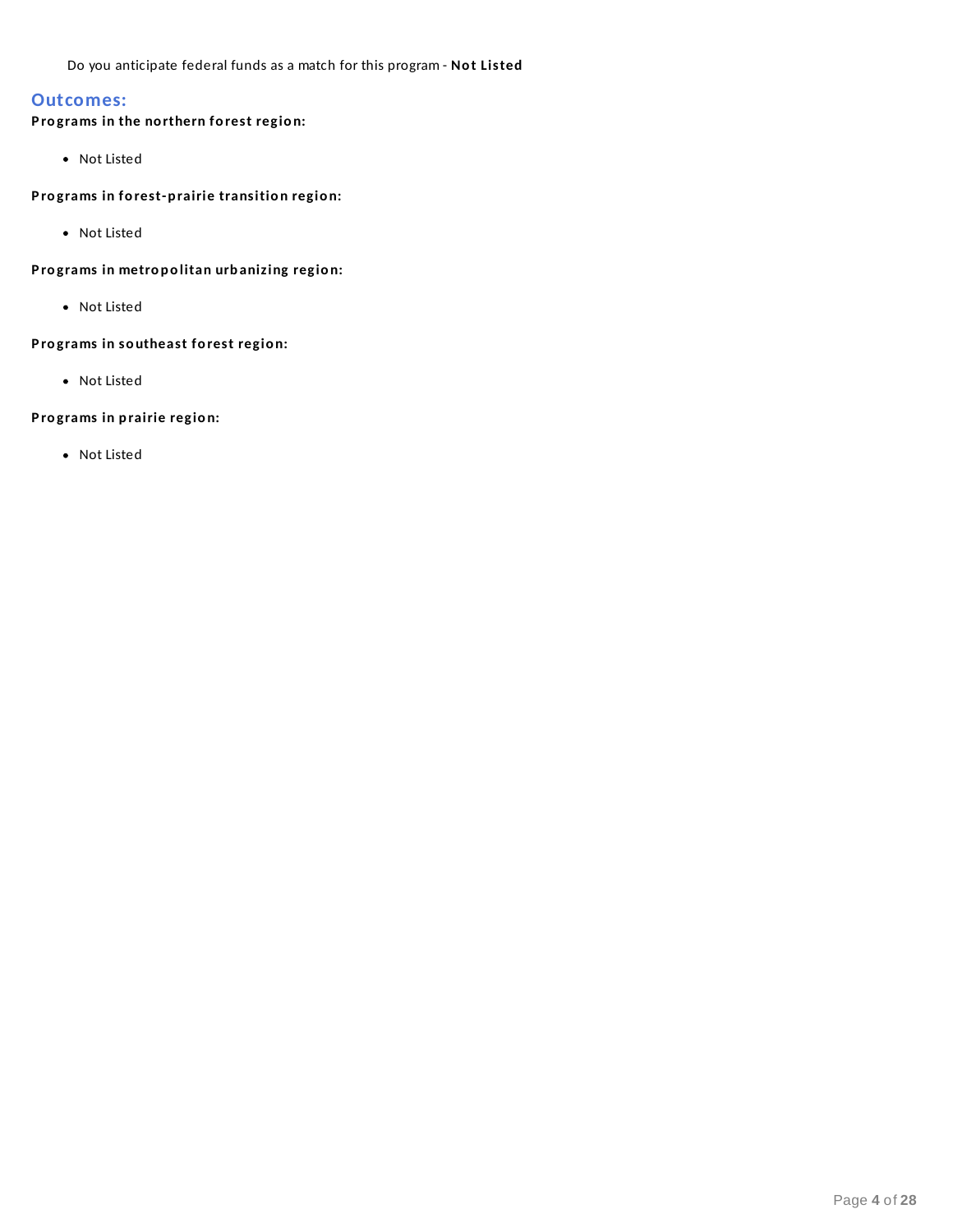## **Budget Spreadsheet**

*Budget reallocations up to 10% do not require an amendment to the Accomplishment Plan*

How will this program accommodate the reduced appropriation recoomendation from the original proposed requested **amo unt**

Not Listed

### **T o tal Amo unt o f Req uest: \$ 9815000**

### **Bud get and C ash Leverage**

| <b>BudgetName</b>                 | <b>LSOHC Request</b> | Anticipated Leverage | Leverage Source                                  | Total        |
|-----------------------------------|----------------------|----------------------|--------------------------------------------------|--------------|
| Personnel                         | \$65,000             |                      | \$600,000 Federal Government, Federal Government | \$665,000    |
| Contracts                         | \$740,000            | \$0                  |                                                  | \$740,000    |
| Fee Acquisition w/ PILT           | \$0                  | \$0                  |                                                  | \$0          |
| Fee Acquisition w/o PILT          | \$8,850,000          |                      | \$4,125,000 PF(\$125k) FWS (\$4M)                | \$12,975,000 |
| Easement Acquisition              | \$0                  | \$0                  |                                                  | \$0          |
| Easement Stewardship              | \$0                  | \$0                  |                                                  | \$0          |
| Travel                            | \$0                  | \$0                  |                                                  | \$0          |
| <b>Professional Services</b>      | \$150,000            |                      | \$400,000 Federal Operation \$                   | \$550,000    |
| Direct Support Services           | \$0                  | \$0                  |                                                  | \$0          |
| <b>DNR Land Acquisition Costs</b> | \$10,000             | \$0                  |                                                  | \$10,000     |
| Capital Equipment                 | \$0                  | \$0                  |                                                  | \$0          |
| Other Equipment/Tools             | \$0                  | \$0                  |                                                  | \$0          |
| Supplies/Materials                | \$0                  | \$0                  |                                                  | \$0          |
| <b>DNRIDP</b>                     | \$0                  | \$0                  |                                                  | \$0          |
| <b>To tal</b>                     | \$9,815,000          | \$5,125,000          |                                                  | \$14,940,000 |

### **P erso nnel**

| <b>Position</b>          | FT <sub>E</sub> | Over#ofvears | <b>LSOHC Request</b> | Anticipated Leverage | Leverage Source              | T o ta l  |
|--------------------------|-----------------|--------------|----------------------|----------------------|------------------------------|-----------|
| Service Realty Staff     | 3.00            | 0.00         |                      |                      | \$200,000 Federal Government | \$200,000 |
| Service Management Staff | 6.00            | 0.00         |                      |                      | \$400,000 Federal Government | \$400,000 |
| PF Personnel             | 0.00            | 3.00         | \$65,000             |                      |                              | \$65,000  |
| Totall                   | 9.00            | 3.00         | \$65,000             | \$600,000            |                              | \$665,000 |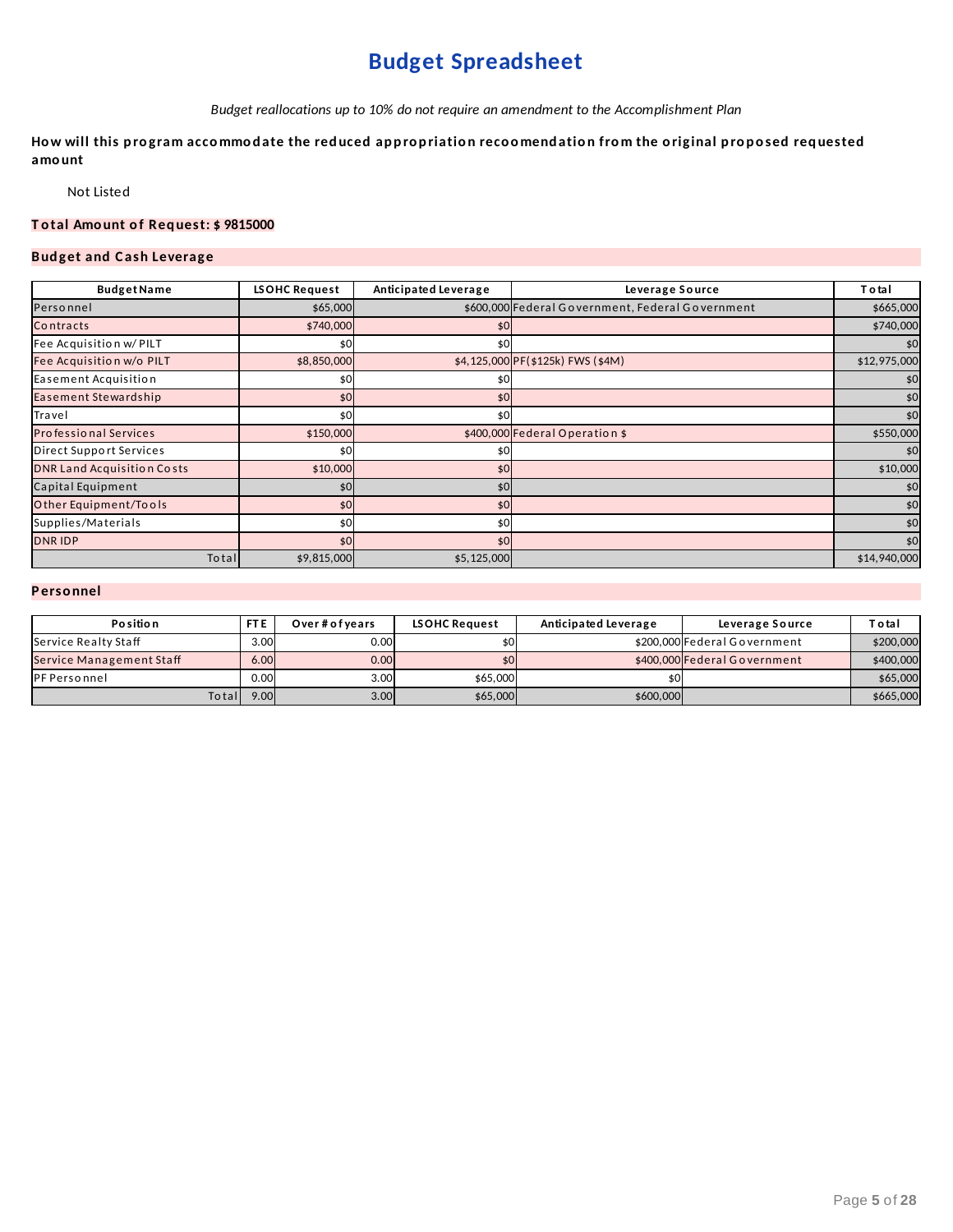## **Output Tables**

### **T ab le 1a. Acres b y Reso urce T yp e**

| T ype i                                  | Wetlands | <b>Prairies</b> | Forest | Habitats | T o ta l |
|------------------------------------------|----------|-----------------|--------|----------|----------|
| Restore                                  |          |                 |        |          |          |
| Protect in Fee with State PILT Liability |          |                 |        |          |          |
| Protect in Fee W/O State PILT Liability  | 650      | 1.600           |        |          | 2,250    |
| <b>Protect in Easement</b>               |          |                 |        |          |          |
| Enhance                                  |          |                 |        |          |          |
| Total                                    | 650      | 1,600           |        |          | 2,250    |

### **T ab le 1b . How many o f these P rairie acres are Native P rairie?**

| T ype                                    | <b>Native Prairie</b> |
|------------------------------------------|-----------------------|
| Restore                                  |                       |
| Protect in Fee with State PILT Liability |                       |
| Protect in Fee W/O State PILT Liability  |                       |
| Protect in Easement                      |                       |
| Enhance                                  |                       |
| <b>To ta</b>                             |                       |

### **T ab le 2. T o tal Req uested Fund ing b y Reso urce T yp e**

| T ype                                    | Wetlands    | <b>Prairies</b> | Forest | <b>Habitats</b> | <b>Total</b> |
|------------------------------------------|-------------|-----------------|--------|-----------------|--------------|
| Restore                                  |             |                 |        |                 | \$0          |
| Protect in Fee with State PILT Liability | \$0         |                 |        |                 | \$0          |
| Protect in Fee W/O State PILT Liability  | \$2,872,400 | \$6,942,600     |        |                 | \$9,815,000  |
| <b>Protect in Easement</b>               |             |                 |        |                 | \$0          |
| Enhance                                  |             |                 |        |                 | \$0          |
| Total                                    | \$2,872,400 | \$6,942,600     |        | \$0             | \$9,815,000  |

#### **T ab le 3. Acres within each Eco lo gical Sectio n**

| T ype                                    | Metro Urban | <b>ForestPrairie</b> | <b>SEForest</b> | Prairie | <b>N</b> Forest | T o tal        |
|------------------------------------------|-------------|----------------------|-----------------|---------|-----------------|----------------|
| Restore                                  |             |                      |                 |         |                 | $\overline{0}$ |
| Protect in Fee with State PILT Liability |             |                      |                 |         |                 | $\overline{0}$ |
| Protect in Fee W/O State PILT Liability  |             | 390                  |                 | 1.776   |                 | 2,250          |
| <b>Protect in Easement</b>               |             |                      |                 |         |                 | $\overline{0}$ |
| Enhance                                  |             |                      |                 |         |                 | $\Omega$       |
| Total                                    | 84          | 390                  |                 | 1,776   |                 | 2,250          |

### **T ab le 4. T o tal Req uested Fund ing within each Eco lo gical Sectio n**

| Т уре                                    | Metro Urban | <b>ForestPrairie</b> | <b>SEForest</b> | Prairie     | <b>N</b> Forest | <b>Total</b> |
|------------------------------------------|-------------|----------------------|-----------------|-------------|-----------------|--------------|
| Restore                                  | \$01        |                      |                 |             |                 | \$0          |
| Protect in Fee with State PILT Liability | \$0         | \$0                  |                 |             |                 | \$0          |
| Protect in Fee W/O State PILT Liability  | \$362,900   | \$1,698,300          |                 | \$7,753,800 | \$0             | \$9,815,000  |
| <b>Protect in Easement</b>               | \$0         |                      |                 |             |                 | \$0          |
| Enhance                                  | \$0         |                      |                 |             |                 | \$0          |
| Total                                    | \$362,900   | \$1,698,300          |                 | \$7,753,800 | \$0             | \$9,815,000  |

#### **T arget Lake/Stream/River Feet o r Miles**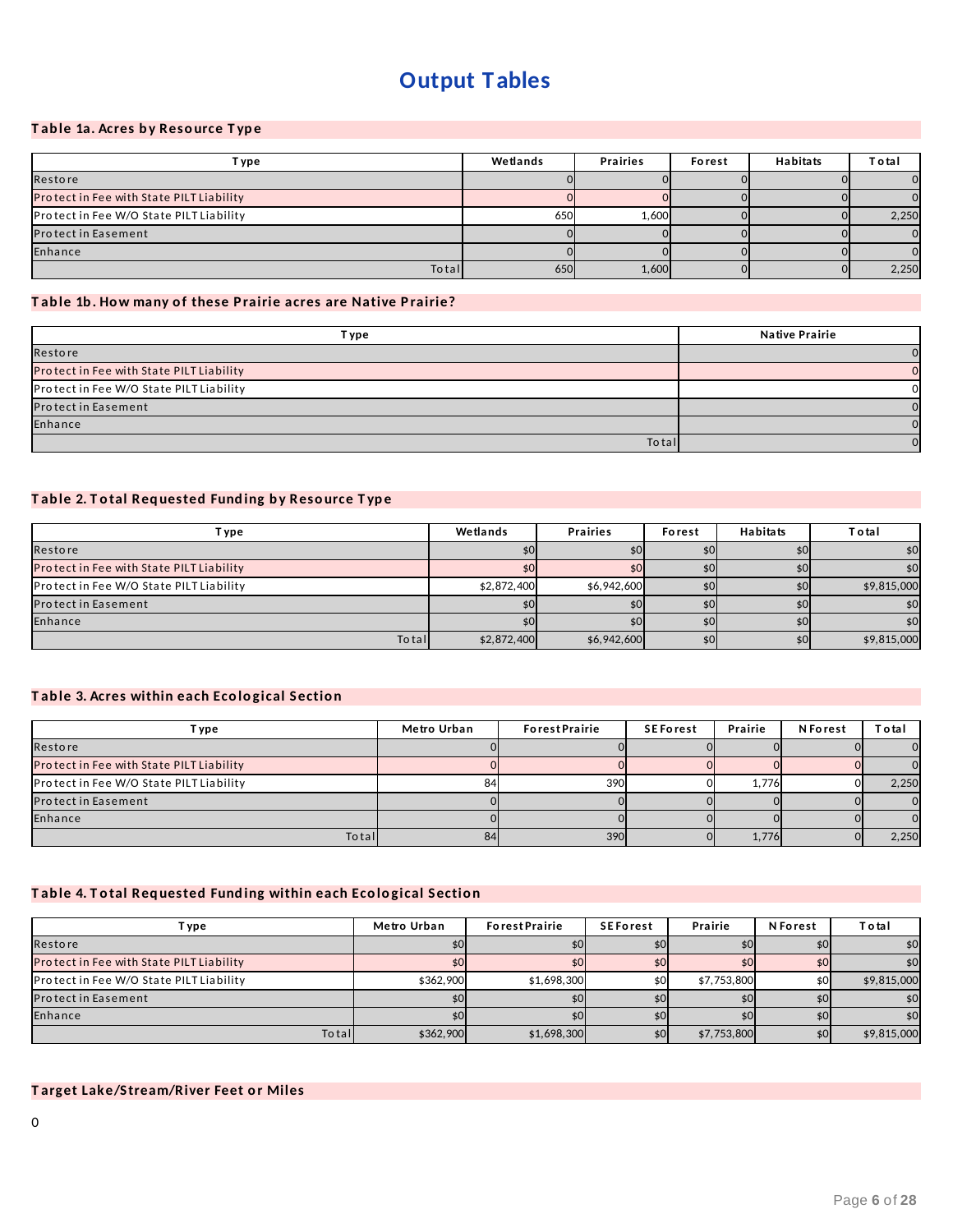## **Parcel List**

For restoration and enhancement programs ONLY: Managers may add, delete, and substitute projects on this parcel list based upon need, readiness, cost, opportunity, and/or urgency so long as the substitute parcel/project forwards the constitutional objectives of this program in the Project Scope *table of this accomplishment plan. The final accomplishment plan report will include the final parcel list.*

### **Section 1 - Restore / Enhance Parcel List**

No parcels with an activity type restore or enhance.

### **Section 2 - Protect Parcel List**

Big Stone

| Name                           | <b>TRDS</b> | Acres | <b>Est Cost</b> | <b>Existing Protection?</b> | Hunting? | Fishing?       |  |  |
|--------------------------------|-------------|-------|-----------------|-----------------------------|----------|----------------|--|--|
| Beck WPA Addition              | 12447235    | 160   | \$410,000 No    |                             | Yes      | Not Applicable |  |  |
| Hillman WPA Addition           | 12145206    | 158   | \$689,230 No    |                             | Yes      |                |  |  |
| Kufrin WPA Addition            | 12245221    | 120   | \$523,466 No    |                             | Yes      |                |  |  |
| Shelstad WPA                   | 12144218    | 210   | \$85,000 No     |                             |          |                |  |  |
| <b>Blue Earth</b>              |             |       |                 |                             |          |                |  |  |
| Name                           | <b>TRDS</b> | Acres | <b>Est Cost</b> | <b>Existing Protection?</b> | Hunting? | Fishing?       |  |  |
| Howard Farm WPA<br>Addition    | 10728215    | 175   | \$1,200,000 No  |                             | Yes      |                |  |  |
| Clay                           |             |       |                 |                             |          |                |  |  |
| Name                           | <b>TRDS</b> | Acres | <b>Est Cost</b> | <b>Existing Protection?</b> | Hunting? | Fishing?       |  |  |
| Downer Prairie WPA<br>Addition | 13846205    | 160   | \$698,000 No    |                             | Yes      | Not Applicable |  |  |
| Flickertail WPA<br>Addition    | 14245234    | 301   | \$500,000 No    |                             | yes      | Not Applicable |  |  |
| Haugtvedt WPA<br>Addition      | 13744228    | 350   | \$1,526,777 No  |                             | Yes      |                |  |  |
| Haugvedt WPA                   | 13744233    | 344   | \$870,000 No    |                             | Full     | Not Applicable |  |  |
| Hay Creek WPA North            | 13648203    | 154   | \$492,000 No    |                             | Full     | Not Applicable |  |  |
| Hay Creek WPA South            | 13846211    | 295   | \$517,000 No    |                             | Full     | Not Applicable |  |  |
| <b>TBA WPA</b>                 | 13744229    | 56    | \$244,284 No    |                             | Yes      |                |  |  |
| <b>TBA WPA</b>                 | 13744232    | 160   | \$697,955 No    |                             | Yes      |                |  |  |
| <b>TBAWPA</b>                  | 13744233    | 300   | \$1,308,666 No  |                             | Yes      |                |  |  |
| Cottonwood                     |             |       |                 |                             |          |                |  |  |
| Name                           | <b>TRDS</b> | Acres | <b>Est Cost</b> | <b>Existing Protection?</b> | Hunting? | Fishing?       |  |  |
| Storden WPA<br>Addition        | 10737227    | 102   | \$700,000 No    |                             | Yes      | Not Applicable |  |  |
| Douglas                        |             |       |                 |                             |          |                |  |  |
| Name                           | <b>TRDS</b> | Acres | <b>Est Cost</b> | <b>Existing Protection?</b> | Hunting? | Fishing?       |  |  |
| J.I. Case WPA<br>Addition      | 12840217    | 40    | \$174,489 No    |                             | Yes      |                |  |  |
| Rachael WPA<br>Addition        | 12837214    | 40    | \$174,489 No    |                             | Yes      |                |  |  |
| Freeborn                       |             |       |                 |                             |          |                |  |  |
| Name                           | <b>TRDS</b> | Acres | <b>Est Cost</b> | <b>Existing Protection?</b> | Hunting? | Fishing?       |  |  |
| Goose Lk. WPA<br>Addition      | 10221203    | 22    | \$95,969 No     |                             | Yes      |                |  |  |
| Grant                          |             |       |                 |                             |          |                |  |  |
| Name                           | <b>TRDS</b> | Acres | <b>Est Cost</b> | <b>Existing Protection?</b> | Hunting? | Fishing?       |  |  |
| Mud Lake WPA<br>Addition       | 13044235    | 160   | \$800,000 No    |                             | Yes      | Not Applicable |  |  |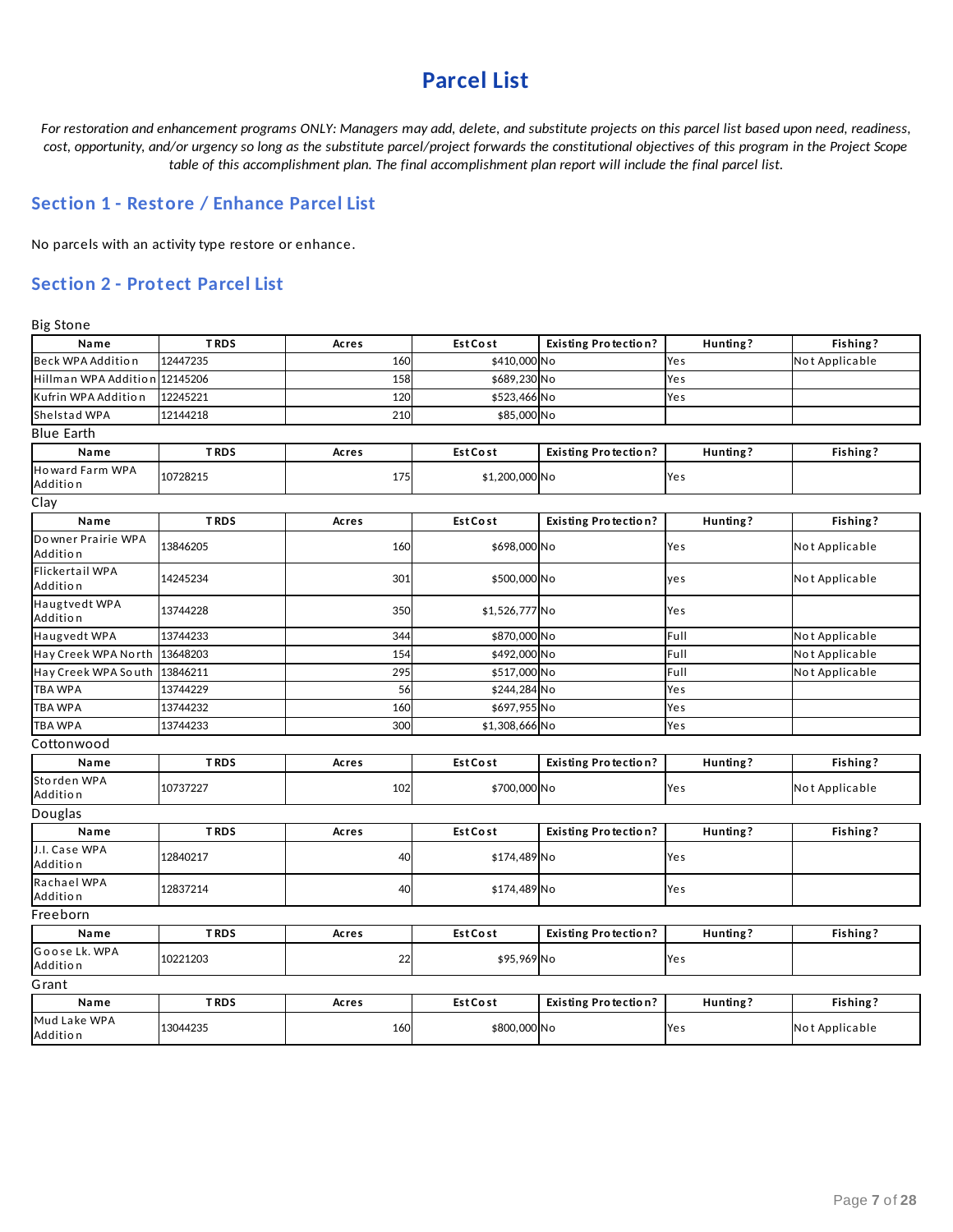Jackson

| Jackson                           |             |       |                 |                             |          |                |
|-----------------------------------|-------------|-------|-----------------|-----------------------------|----------|----------------|
| Name                              | <b>TRDS</b> | Acres | <b>Est Cost</b> | <b>Existing Protection?</b> | Hunting? | Fishing?       |
| Christiania WPA<br>Addition 1     | 10435209    | 145   |                 | \$0 No                      | Full     | Not Applicable |
| Christiania WPA<br>Addition 2     | 10435209    | 25    |                 | \$0 No                      | Full     | Not Applicable |
| Round Lake WPA                    | 10138208    | 105   | \$850,000 No    |                             | Full     | Not Applicable |
| Timber Lake WPA<br>Addition       | 10436219    | 59    | \$410,000 No    |                             | Yes      | Not Applicable |
| Timber Lake WPA<br>Addition       | 10436219    | 59    | \$410,000 No    |                             | Yes      |                |
| Lac qui Parle                     |             |       |                 |                             |          |                |
| Name                              | <b>TRDS</b> | Acres | <b>Est Cost</b> | <b>Existing Protection?</b> | Hunting? | Fishing?       |
| Beyer WPA                         | 12046232    | 202   | \$670,000 No    |                             | Full     | Not Applicable |
| Beyer WPA Addition                | 12046232    | 36    | \$300,000 No    |                             | Full     | Not Applicable |
| Hastad WPA Addition               | 11943208    | 40    | \$120,000 No    |                             | Yes      | Not Applicable |
| Plover WPA Addiiton               | 11443208    | 160   | \$697,955 No    |                             | Yes      |                |
| Schmeig                           | 12046232    | 34    | \$188,100 No    |                             |          |                |
| Lincoln                           |             |       |                 |                             |          |                |
| Name                              | <b>TRDS</b> | Acres | <b>Est Cost</b> | <b>Existing Protection?</b> | Hunting? | Fishing?       |
| Marble WPA Addition               | 11144202    | 160   | \$697,955 No    |                             | Yes      |                |
| Mahnomen                          |             |       |                 |                             |          |                |
| Name                              | <b>TRDS</b> | Acres | <b>Est Cost</b> | <b>Existing Protection?</b> | Hunting? | Fishing?       |
| Squirrel Lake WPA<br>Addition     | 14341233    | 80    | \$240,000 No    |                             |          |                |
| Martin                            |             |       |                 |                             |          |                |
| Name                              | <b>TRDS</b> | Acres | <b>Est Cost</b> | <b>Existing Protection?</b> | Hunting? | Fishing?       |
| Lake Belt WPA Tr. 1               | 10232235    | 52    | \$364,000 No    |                             | Yes      | Not Applicable |
| Lake Belt WPA Tr. 2               | 10232235    | 58    | \$406,000 No    |                             | Yes      | Not Applicable |
| Lake Belt WPA Tr. 3               | 10132202    | 90    | \$630,000 No    |                             | Yes      | Not Applicable |
| McLeod                            |             |       |                 |                             |          |                |
| Name                              | <b>TRDS</b> | Acres | <b>Est Cost</b> | <b>Existing Protection?</b> | Hunting? | Fishing?       |
| Eagle Lake WPA                    |             |       |                 |                             |          |                |
| Addition Tr. 2                    | 11630231    | 80    | \$600,000 No    |                             | Yes      | Not Applicable |
| Meeker                            |             |       |                 |                             |          |                |
| Name                              | <b>TRDS</b> | Acres | <b>Est Cost</b> | <b>Existing Protection?</b> | Hunting? | Fishing?       |
| Tyrone Flats WPA                  | 12131213    | 40    | \$168,000 No    |                             | Full     | Not Applicable |
| Murray                            |             |       |                 |                             |          |                |
| Name                              | <b>TRDS</b> | Acres | <b>Est Cost</b> | <b>Existing Protection?</b> | Hunting? | Fishing?       |
| Devils Run WPA                    | 10639206    | 105   | \$370,000 No    |                             | Full     | Not Applicable |
| Talcot Lake WPA<br>Addition Tr. 1 | 10539225    | 320   | \$2,750,000 No  |                             | Yes      | Not Applicable |
| Talcot Lake WPA<br>Addition Tr. 2 | 10539224    | 160   | \$1,300,000 No  |                             | Yes      | Not Applicable |
| Talcot Lake WPA<br>Addition Tr. 3 | 10539235    | 80    | \$680,000 No    |                             | Yes      | Not Applicable |
| Norman                            |             |       |                 |                             |          |                |
| Name                              | <b>TRDS</b> | Acres | EstCost         | <b>Existing Protection?</b> | Hunting? | Fishing?       |
| <b>TBA WPA</b>                    | 14443217    | 460   | \$2,006,621 No  |                             | Yes      |                |
| Otter Tail                        |             |       |                 |                             |          |                |
| Name                              | <b>TRDS</b> | Acres | EstCost         | <b>Existing Protection?</b> | Hunting? | Fishing?       |
| Haugen WPA                        | 13242218    | 106   | \$285,300 No    |                             | Full     | Not Applicable |
| Jorgenson WPA<br>Addition         | 13144210    |       | \$40,000 No     |                             | Yes      | Not Applicable |
| Lightning Lk. WPA<br>Addition     | 13143205    | 64    | \$279,182 No    |                             | Yes      |                |
| Mondt WPA Addition                | 13540205    | 67    | \$292,269 No    |                             | Yes      |                |
| Pelican Valley WPA<br>Addition T2 | 13643233    | 20    | \$100,000 No    |                             | Yes      | Not Applicable |
| Putmam WPA<br>Addition            | 13742231    | 34    | \$148,315 No    |                             | Yes      |                |
| To wnsend WPA<br>Addition         | 13243210    | 43    | \$187,575 No    |                             | Yes      |                |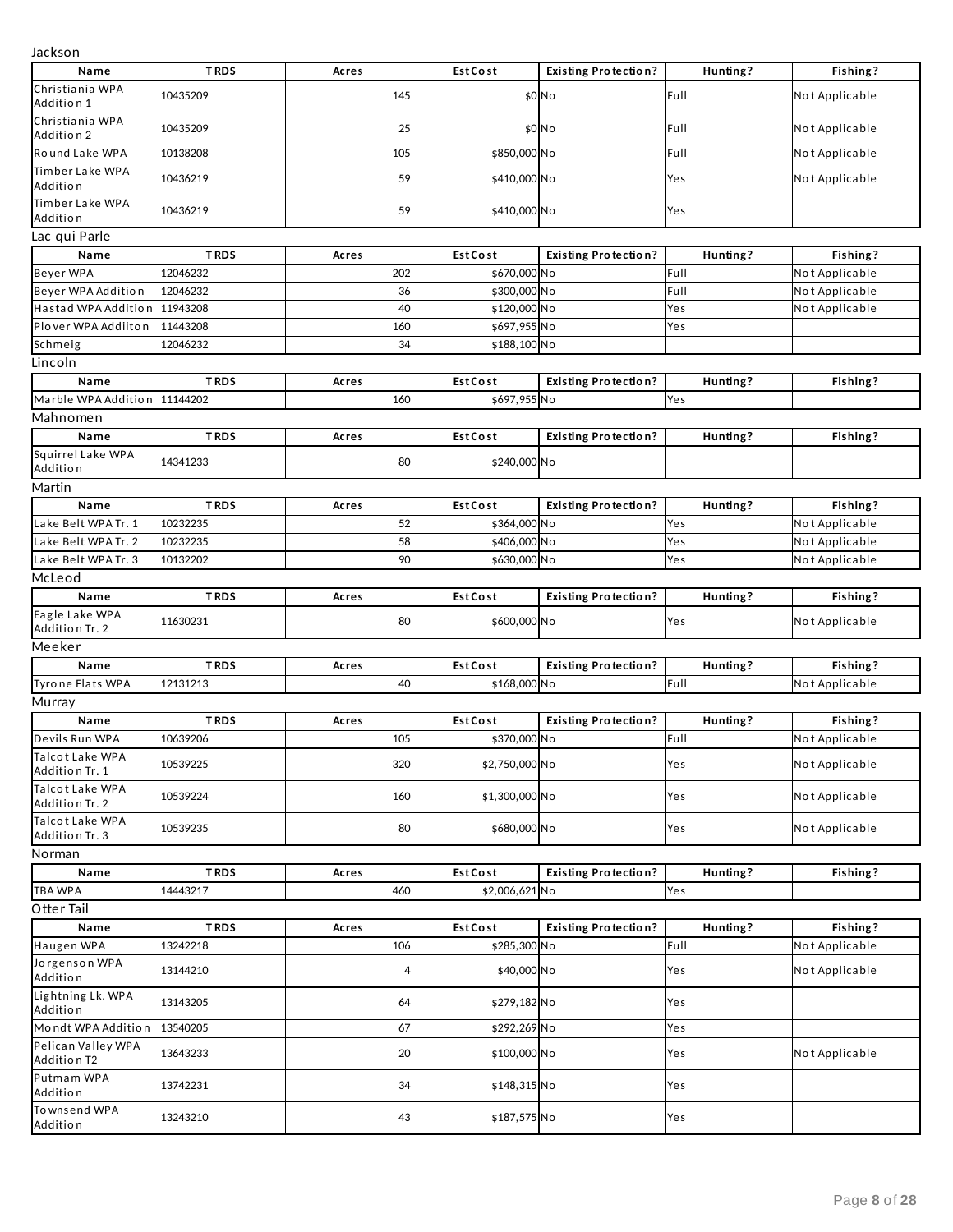| Polk                               |             |       |                 |                             |          |                |
|------------------------------------|-------------|-------|-----------------|-----------------------------|----------|----------------|
| Name                               | <b>TRDS</b> | Acres | <b>Est Cost</b> | <b>Existing Protection?</b> | Hunting? | Fishing?       |
| <b>TBA WPA</b>                     | 14843222    | 154   | \$671,782 No    |                             | Yes      |                |
| TBA WPA                            | 14843224    | 86    | \$375,151 No    |                             | Yes      |                |
| Pope                               |             |       |                 |                             |          |                |
| Name                               | <b>TRDS</b> | Acres | <b>Est Cost</b> | <b>Existing Protection?</b> | Hunting? | Fishing?       |
| Finden WPA                         | 12539229    | 280   | \$406,000 Yes   |                             | Full     | Not Applicable |
| Grove Lk. WPA                      | 12536228    |       | \$209,387 No    |                             |          |                |
| Addition                           |             | 48    |                 |                             | Yes      |                |
| Grove Lk. WPA<br>Addition          | 12536229    | 77    | \$335,891 No    |                             | Yes      |                |
| Nelson Lake WPA<br>Addition        | 12437234    | 107   | \$466,758 No    |                             | Yes      |                |
| Scofield WPA<br>Addition           | 12537232    | 32    | \$139,591 No    |                             | Yes      |                |
| Rice                               |             |       |                 |                             |          |                |
| Name                               | <b>TRDS</b> | Acres | <b>Est Cost</b> | <b>Existing Protection?</b> | Hunting? | Fishing?       |
| Erin Prairie WPA                   | 11122215    | 80    | \$520,000 No    |                             | Full     | Not Applicable |
| Sibley                             |             |       |                 |                             |          |                |
| Name                               | <b>TRDS</b> | Acres | <b>Est Cost</b> | <b>Existing Protection?</b> | Hunting? | Fishing?       |
| Mud Lake WPA Tr. 1                 | 11426220    | 40    | \$256,000 No    |                             | Full     | Not Applicable |
| Mud Lake WPA Tr. 2                 | 11426219    | 47    | \$245,000 No    |                             | Full     | Not Applicable |
| Stearns                            |             |       |                 |                             |          |                |
| Name                               | <b>TRDS</b> | Acres | <b>Est Cost</b> | <b>Existing Protection?</b> | Hunting? | Fishing?       |
| Murray Lake WPA<br>Additio n       | 12229226    | 40    | \$225,000 No    |                             | Yes      | Not Applicable |
| Prairie Storm WPA<br>Addition Tr.2 | 12535229    | 63    | \$346,500 No    |                             | Yes      | Not Applicable |
| Whitney WPA<br>Addition            | 12635211    | 60    | \$300,000 No    |                             | Yes      | Not Applicable |
| Stevens                            |             |       |                 |                             |          |                |
| Name                               | <b>TRDS</b> | Acres | <b>Est Cost</b> | <b>Existing Protection?</b> | Hunting? | Fishing?       |
| Grossman WPA                       |             |       |                 |                             |          |                |
| Addition<br>Pepperton WPA          | 12444231    | 162   | \$740,000 No    |                             | Yes      | Not Applicable |
| Addition                           | 12543221    | 160   | \$697,955 No    |                             | Yes      |                |
| Swift                              |             |       |                 |                             |          |                |
| Name                               | <b>TRDS</b> | Acres | <b>Est Cost</b> | <b>Existing Protection?</b> | Hunting? | Fishing?       |
| Koosman WPA<br>Addition            | 12239224    | 38    | \$150,000 No    |                             |          |                |
| <b>Iraverse</b>                    |             |       |                 |                             |          |                |
| Name                               | <b>TRDS</b> | Acres | EstCost         | <b>Existing Protection?</b> | Hunting? | Fishing?       |
| Lawrence WPA<br>Addition           | 12547219    | 171   | \$745,940 No    |                             | Yes      |                |
| Wilken                             |             |       |                 |                             |          |                |
| Name                               | <b>TRDS</b> | Acres | <b>Est Cost</b> | <b>Existing Protection?</b> | Hunting? | Fishing?       |
| Haugrud-Sillerud WPA<br>Addition   | 13645210    | 22    | \$95,968 No     |                             | Yes      |                |
| Wright                             |             |       |                 |                             |          |                |
| Name                               | <b>TRDS</b> | Acres | EstCost         | <b>Existing Protection?</b> | Hunting? | Fishing?       |
| Pelican Lake WPA<br>Addition       | 12025202    | 19    | \$227,600 No    |                             | Full     | Full           |
| Pelican Lk. WPA<br>Addition        | 12024208    | 19    | \$114,000 No    |                             | Yes      |                |
| Pelican Lk. WPA<br>Addition        | 12025201    | 70    | \$420,000 No    |                             | Yes      |                |
| Pelican Lk. WPA<br>Addition        | 12025212    | 30    | \$180,000 No    |                             | Yes      |                |

**Section 2a - Protect Parcel with Bldgs**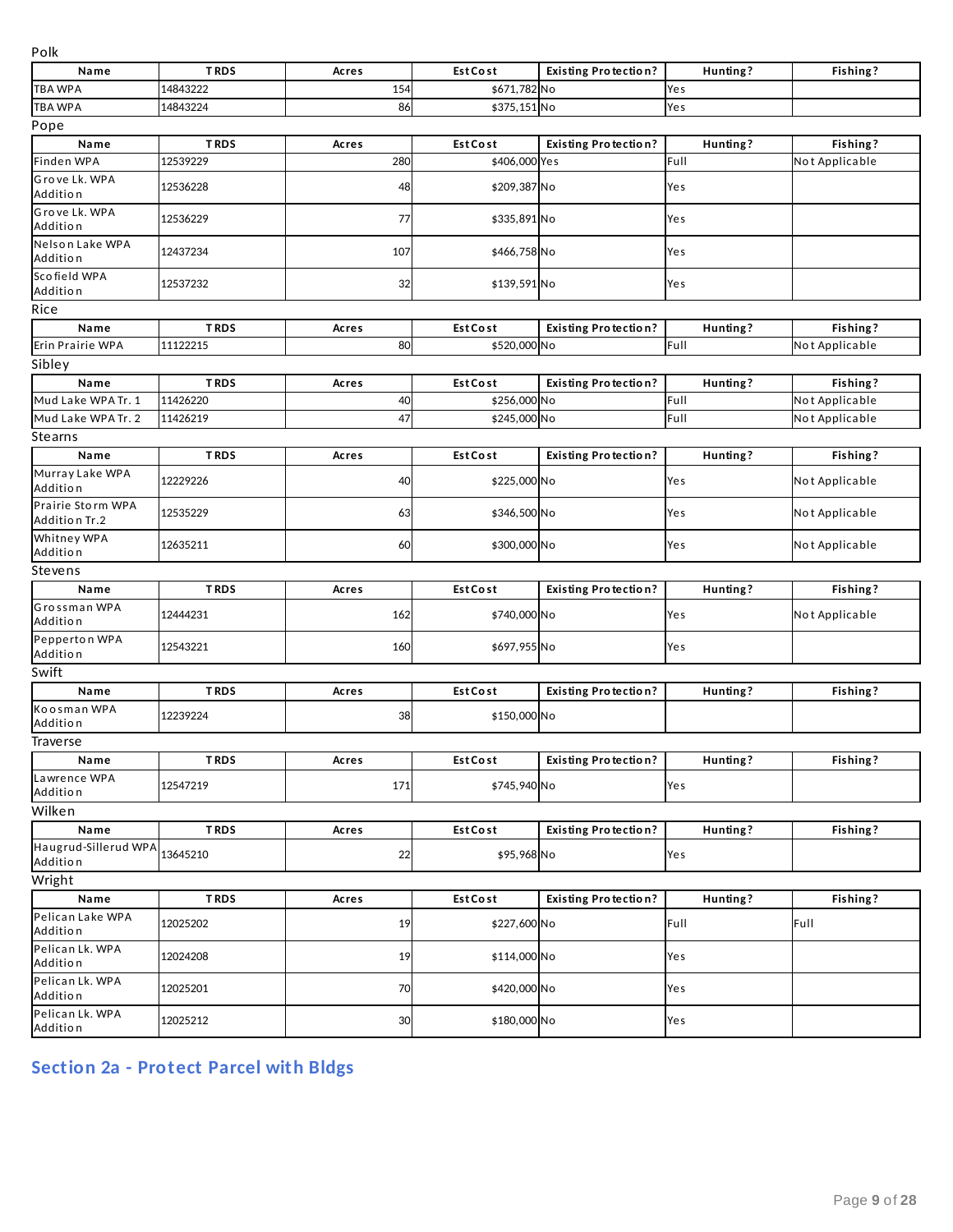Kandiyohi

| Name                          | TRDS.    | Acres | <b>EstCost</b> | #Bldgs? | <b>Bldg Imrpove Descl</b> | Value of Bldg | Disposition of<br>Improvements |
|-------------------------------|----------|-------|----------------|---------|---------------------------|---------------|--------------------------------|
| <b>Freese WPA</b><br>Addition | 12236214 |       | \$355,000      |         | old house, barn.<br>shed  |               | \$21.800 Demolish              |

## **Section 3 - Other Parcel Activity**

Wright

| Name                               | <b>TRDS</b> | Acres | <b>Est Cost</b> | <b>Existing Protection?</b> | Hunting    | Fishing? |
|------------------------------------|-------------|-------|-----------------|-----------------------------|------------|----------|
| Pelican Lk. WPA<br><b>Addition</b> | 12025202    | ر ر   | \$330,000 No    |                             | <b>yes</b> |          |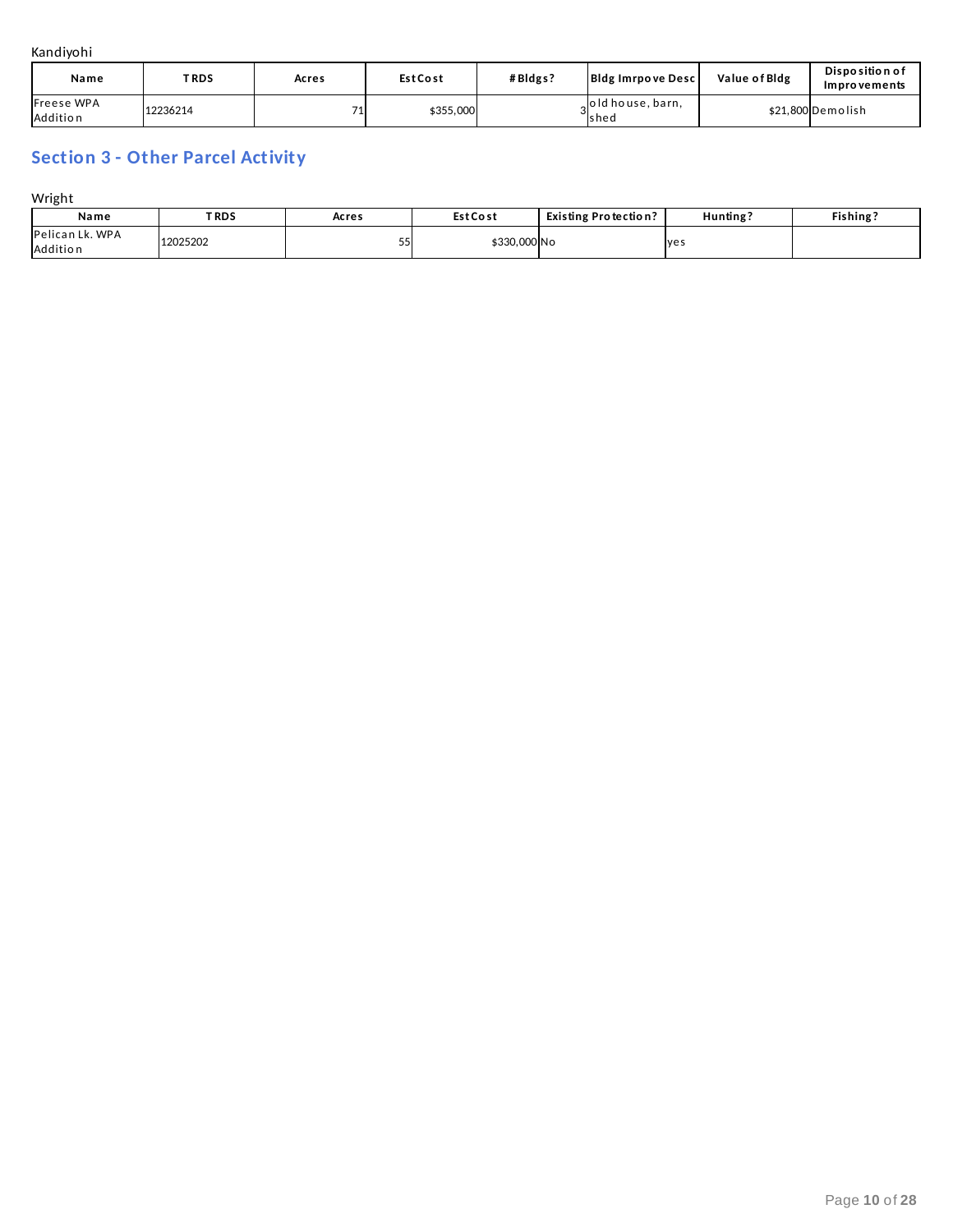# **Completed Parcel: Beyer WPA**

| # of T otal Acres:                                                    | 202                                    |
|-----------------------------------------------------------------------|----------------------------------------|
| County:                                                               | Lac qui Parle                          |
| Township:                                                             | 120                                    |
| Range:                                                                | 46                                     |
| Direction:                                                            | $\overline{2}$                         |
| Section:                                                              | 32                                     |
| # of Acres: Wetlands/Upland:                                          | 202                                    |
| # of Acres: Forest:                                                   |                                        |
| # of Acres: Prairie/Grassland:                                        |                                        |
| AmountofShorline:                                                     | (Linear Feet)                          |
| Name of Adjacent Body of Water (if applicable):                       |                                        |
| Has there been signage erected at the site:                           | Yes                                    |
| Annual Reporting Organization Name:                                   | <b>USFWS</b>                           |
| Annual Reporting Manager Name:                                        | Danielle Kepford (Patrick G. Carroll)  |
| <b>Annual Reporting Address:</b>                                      | 5600 American Blyd                     |
| <b>Annual Reporting City:</b>                                         | Bloomington                            |
| Annual Reporting State:                                               | <b>MN</b>                              |
| Annual Reporting Zip:                                                 | 55437                                  |
| Annual Reporting Email:                                               | danielle_kepford@fws.gov               |
| Annual Reporting Phone:                                               | 6127135460                             |
| <b>Purchase Date:</b>                                                 | November 20, 2012                      |
| <b>Purchase Price:</b>                                                | \$670,000                              |
| <b>Appraised Value:</b>                                               | \$670,000                              |
| Professional Service Costs:                                           | \$5,742                                |
| <b>Assessed Value:</b>                                                | \$399.300                              |
| Total Project Cost:                                                   | \$670,000                              |
| <b>Fees Received:</b>                                                 | \$0                                    |
| Donations:                                                            | \$10,000                               |
| Property Managed By:                                                  | U.S. Fish and Wildlife Service - WPA - |
| Name of the unit area or location<br>government unit or land manager: | Big Stone Wetland Management District  |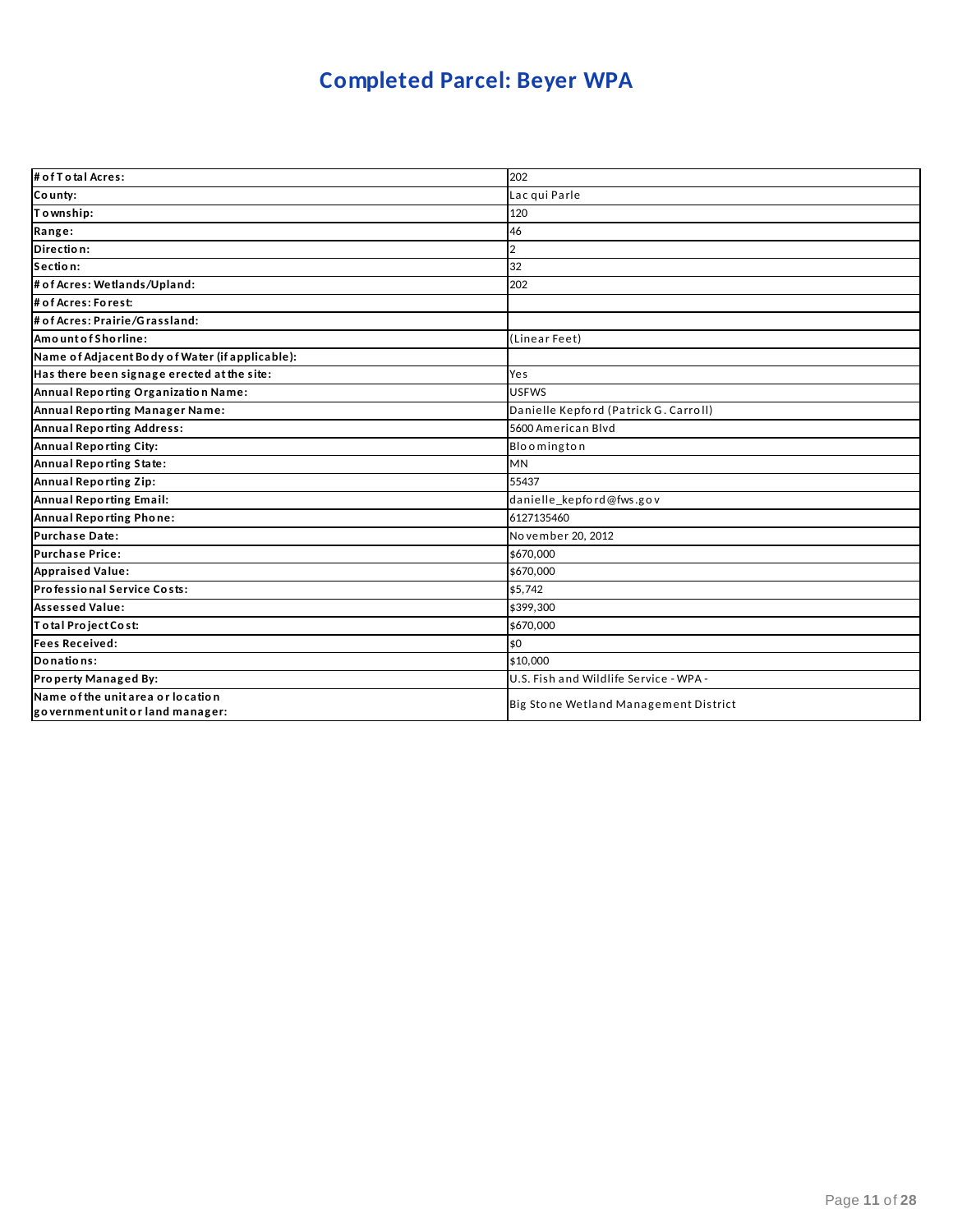# **Completed Parcel: Beyer WPA Addition**

| # of T o tal Acres:                                                   | 36                                     |
|-----------------------------------------------------------------------|----------------------------------------|
| County:                                                               | Lac qui Parle                          |
| Township:                                                             | 120                                    |
| Range:                                                                | 46                                     |
| Direction:                                                            | $\mathcal{P}$                          |
| Section:                                                              | 32                                     |
| # of Acres: Wetlands/Upland:                                          | 36                                     |
| # of Acres: Forest:                                                   |                                        |
| # of Acres: Prairie/Grassland:                                        |                                        |
| AmountofShorline:                                                     | (Linear Feet)                          |
| Name of Adjacent Body of Water (if applicable):                       |                                        |
| Has there been signage erected at the site:                           | Yes                                    |
| Annual Reporting Organization Name:                                   | <b>USFWS</b>                           |
| Annual Reporting Manager Name:                                        | Danielle Kepford (Patrick G. Carroll)  |
| Annual Reporting Address:                                             | 5600 American Blyd                     |
| Annual Reporting City:                                                | Bloomington                            |
| Annual Reporting State:                                               | <b>MN</b>                              |
| Annual Reporting Zip:                                                 | 55437                                  |
| Annual Reporting Email:                                               | danielle_kepford@fws.gov               |
| Annual Reporting Phone:                                               | 6127135460                             |
| Purchase Date:                                                        | January 06, 2014                       |
| <b>Purchase Price:</b>                                                | \$300,000                              |
| <b>Appraised Value:</b>                                               | \$300,000                              |
| <b>Assessed Value:</b>                                                | \$117.775                              |
| Total Project Cost:                                                   | \$300,000                              |
| Donations:                                                            | \$36,000                               |
| Property Managed By:                                                  | U.S. Fish and Wildlife Service - WPA - |
| Name of the unit area or location<br>government unit or land manager: | Big Stone Wetland Management District  |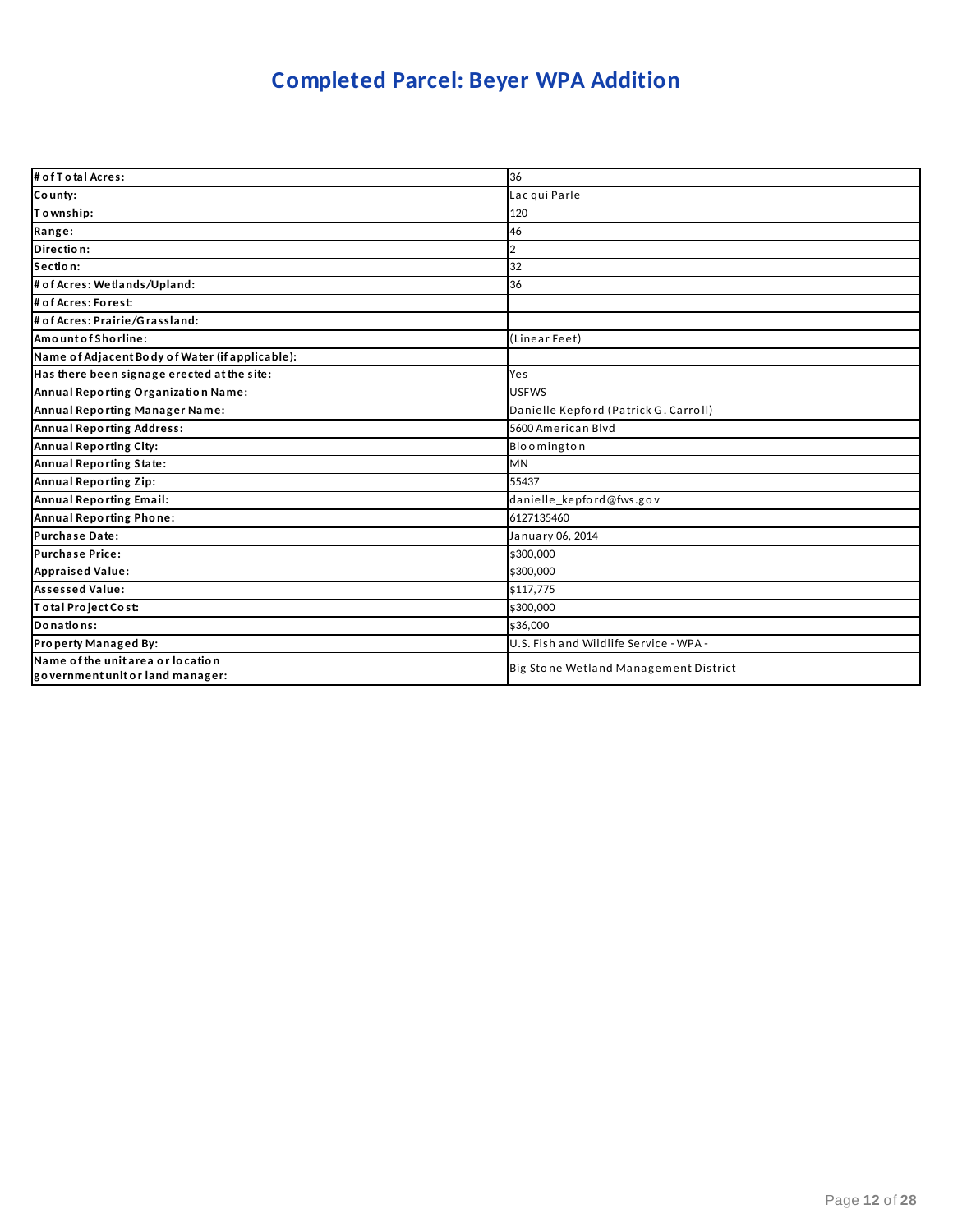# **Completed Parcel: Christiania WPA Addition 1**

| # of T o tal Acres:                                                   | 145                                    |
|-----------------------------------------------------------------------|----------------------------------------|
| County:                                                               | Jackson                                |
| To wnship:                                                            | 104                                    |
| Range:                                                                | 35                                     |
| Direction:                                                            |                                        |
| Section:                                                              | 09                                     |
| # of Acres: Wetlands/Upland:                                          | 145                                    |
| # of Acres: Forest:                                                   |                                        |
| # of Acres: Prairie/Grassland:                                        |                                        |
| AmountofShorline:                                                     | (Linear Feet)                          |
| Name of Adjacent Body of Water (if applicable):                       |                                        |
| Has there been signage erected at the site:                           | Yes                                    |
| Annual Reporting Organization Name:                                   | <b>USFWS</b>                           |
| Annual Reporting Manager Name:                                        | Danielle Kepford (Patrick G. Carroll)  |
| <b>Annual Reporting Address:</b>                                      | 5600 American Blyd                     |
| Annual Reporting City:                                                | Bloomington                            |
| Annual Reporting State:                                               | <b>MN</b>                              |
| Annual Reporting Zip:                                                 | 55437                                  |
| Annual Reporting Email:                                               | danielle_kepford@fws.gov               |
| Annual Reporting Phone:                                               | 6127135460                             |
| <b>Purchase Date:</b>                                                 | May 10, 2012                           |
| <b>Purchase Price:</b>                                                | \$1,075,000                            |
| <b>Appraised Value:</b>                                               | \$1,075,000                            |
| <b>Assessed Value:</b>                                                | \$866,900                              |
| Total Project Cost:                                                   | \$1,075,000                            |
| <b>Fees Received:</b>                                                 | \$0                                    |
| Property Managed By:                                                  | U.S. Fish and Wildlife Service - WPA - |
| Name of the unit area or location<br>government unit or land manager: | Windom Wetland Management District     |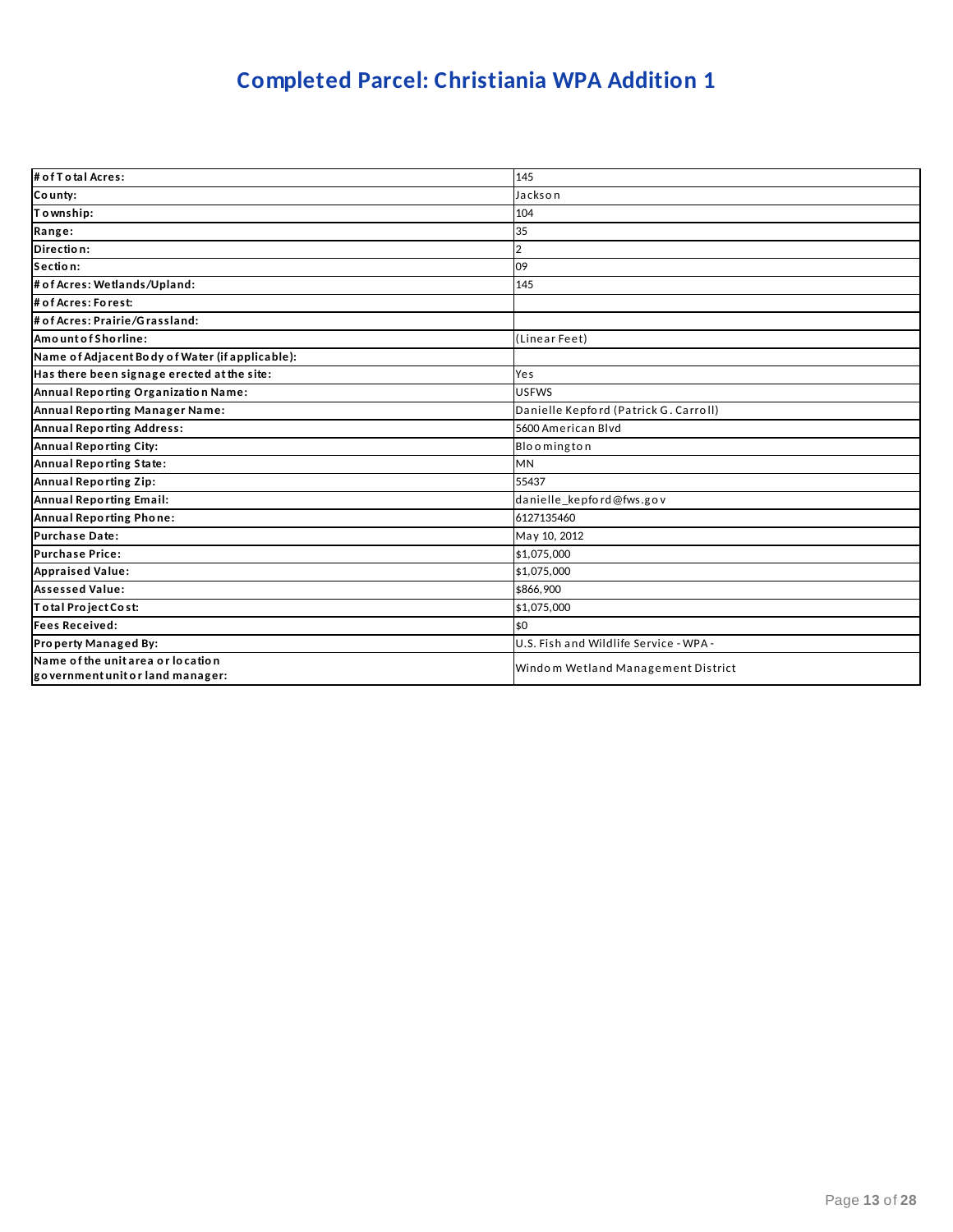# **Completed Parcel: Christiania WPA Addition 2**

| # of T o tal Acres:                                                   | 25                                     |
|-----------------------------------------------------------------------|----------------------------------------|
| County:                                                               | Jackson                                |
| Township:                                                             | 104                                    |
| Range:                                                                | 35                                     |
| Direction:                                                            |                                        |
| Section:                                                              | 09                                     |
| # of Acres: Wetlands/Upland:                                          | 25                                     |
| # of Acres: Forest:                                                   |                                        |
| # of Acres: Prairie/Grassland:                                        |                                        |
| AmountofShorline:                                                     | (Linear Feet)                          |
| Name of Adjacent Body of Water (if applicable):                       |                                        |
| Has there been signage erected at the site:                           | Yes                                    |
| Annual Reporting Organization Name:                                   | <b>USFWS</b>                           |
| Annual Reporting Manager Name:                                        | Danielle Kepford (Patrick G. Carroll)  |
| <b>Annual Reporting Address:</b>                                      | 5600 American Blyd                     |
| Annual Reporting City:                                                | Bloomington                            |
| <b>Annual Reporting State:</b>                                        | MN                                     |
| Annual Reporting Zip:                                                 | 55437                                  |
| <b>Annual Reporting Email:</b>                                        | danielle_kepford@fws.gov               |
| Annual Reporting Phone:                                               | 6127135460                             |
| <b>Purchase Date:</b>                                                 | September 25, 2012                     |
| <b>Purchase Price:</b>                                                | \$197,000                              |
| <b>Appraised Value:</b>                                               | \$197,000                              |
| <b>Assessed Value:</b>                                                | \$88.441                               |
| Total Project Cost:                                                   | \$197,000                              |
| <b>Fees Received:</b>                                                 | \$0                                    |
| <b>Property Managed By:</b>                                           | U.S. Fish and Wildlife Service - WPA - |
| Name of the unit area or location<br>government unit or land manager: | Windom Wetland Management District     |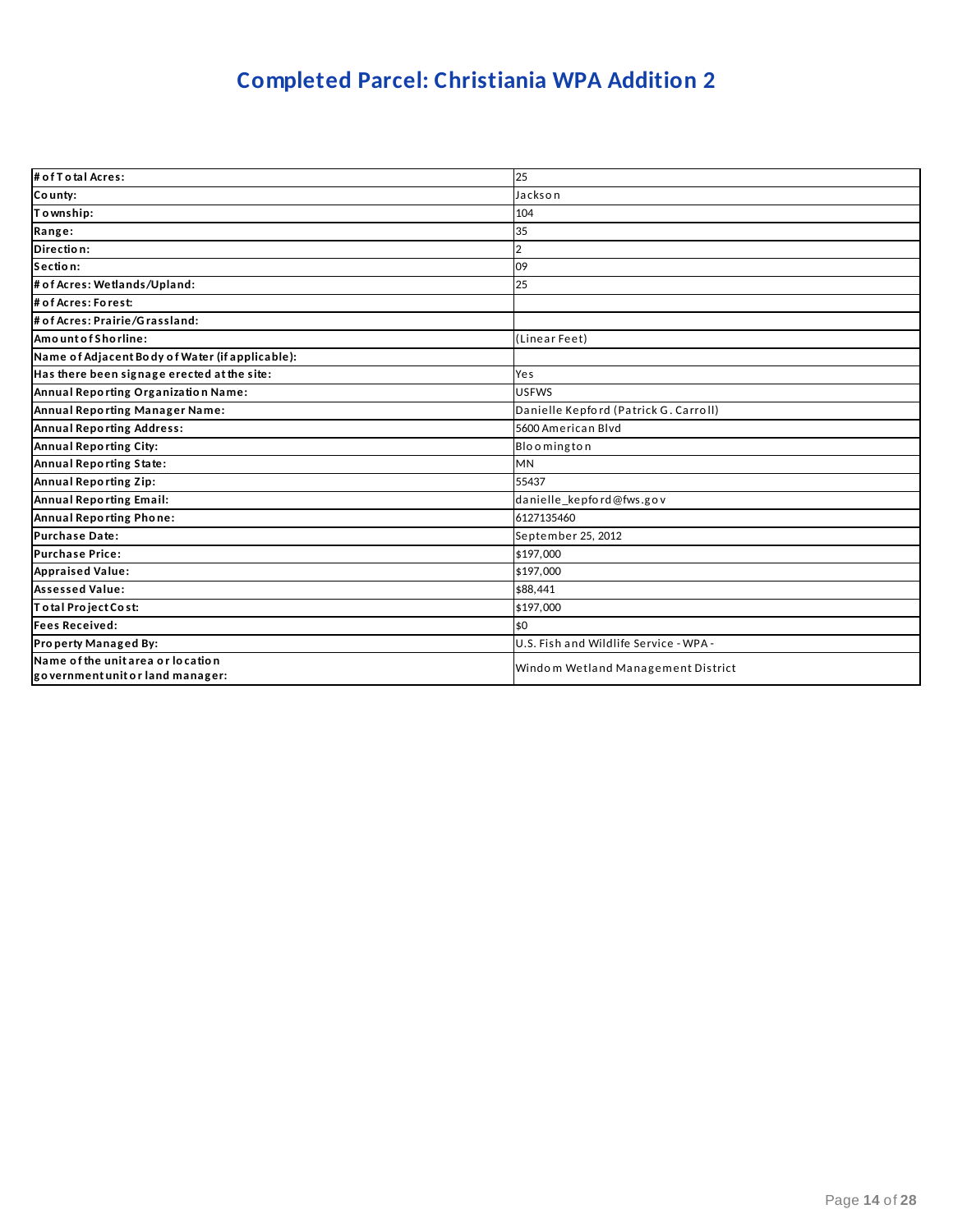## **Completed Parcel: Devils Run WPA**

| # of T o tal Acres:                                                   | 105                                    |
|-----------------------------------------------------------------------|----------------------------------------|
| County:                                                               | Murray                                 |
| Township:                                                             | 106                                    |
| Range:                                                                | 39                                     |
| Direction:                                                            |                                        |
| Section:                                                              | 06                                     |
| # of Acres: Wetlands/Upland:                                          | 105                                    |
| # of Acres: Forest:                                                   |                                        |
| # of Acres: Prairie/Grassland:                                        |                                        |
| AmountofShorline:                                                     | (Linear Feet)                          |
| Name of Adjacent Body of Water (if applicable):                       |                                        |
| Has there been signage erected at the site:                           |                                        |
| Annual Reporting Organization Name:                                   | <b>USFWS</b>                           |
| Annual Reporting Manager Name:                                        | Danielle Kepford (Patrick G. Carroll)  |
| <b>Annual Reporting Address:</b>                                      | 5600 American Blyd                     |
| <b>Annual Reporting City:</b>                                         | Bloomington                            |
| Annual Reporting State:                                               | MN                                     |
| Annual Reporting Zip:                                                 | 55437                                  |
| <b>Annual Reporting Email:</b>                                        | danielle kepford@fws.gov               |
| Annual Reporting Phone:                                               | 6127135460                             |
| <b>Purchase Date:</b>                                                 | June 20, 2013                          |
| <b>Purchase Price:</b>                                                | \$370,000                              |
| <b>Appraised Value:</b>                                               | \$370,000                              |
| <b>Assessed Value:</b>                                                | \$348,400                              |
| Total Project Cost:                                                   | \$370,000                              |
| <b>Fees Received:</b>                                                 | \$0                                    |
| Property Managed By:                                                  | U.S. Fish and Wildlife Service - WPA - |
| Name of the unit area or location<br>government unit or land manager: | Windom Wetland Management District     |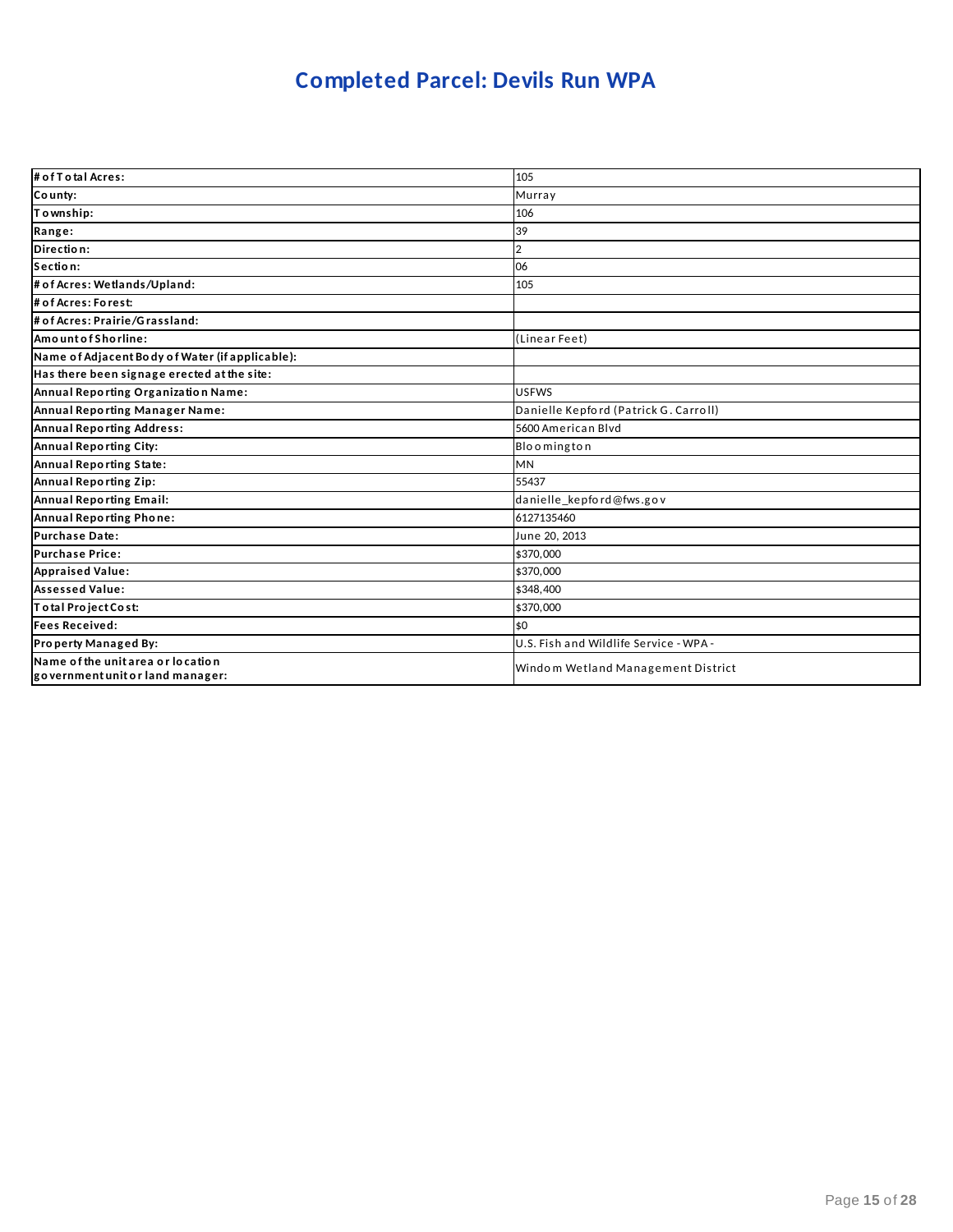## **Completed Parcel: Erin Prairie WPA**

| # of T o tal Acres:                                                   | 80                                     |
|-----------------------------------------------------------------------|----------------------------------------|
| County:                                                               | Rice                                   |
| Township:                                                             | 111                                    |
| Range:                                                                | 22                                     |
| Direction:                                                            | 2                                      |
| Section:                                                              | 15                                     |
| # of Acres: Wetlands/Upland:                                          | 80                                     |
| # of Acres: Forest:                                                   |                                        |
| # of Acres: Prairie/Grassland:                                        |                                        |
| AmountofShorline:                                                     | (Linear Feet)                          |
| Name of Adjacent Body of Water (if applicable):                       |                                        |
| Has there been signage erected at the site:                           |                                        |
| Annual Reporting Organization Name:                                   | <b>USFWS</b>                           |
| Annual Reporting Manager Name:                                        | Danielle Kepford (Patrick G. Carroll)  |
| <b>Annual Reporting Address:</b>                                      | 5600 American Blyd                     |
| Annual Reporting City:                                                | Bloomington                            |
| Annual Reporting State:                                               | <b>MN</b>                              |
| Annual Reporting Zip:                                                 | 55437                                  |
| Annual Reporting Email:                                               | danielle_kepford@fws.gov               |
| Annual Reporting Phone:                                               | 6127135460                             |
| <b>Purchase Date:</b>                                                 | July 31, 2013                          |
| <b>Purchase Price:</b>                                                | \$520,000                              |
| <b>Appraised Value:</b>                                               | \$520,000                              |
| <b>Assessed Value:</b>                                                | \$357,200                              |
| Total Project Cost:                                                   | \$520,000                              |
| Property Managed By:                                                  | U.S. Fish and Wildlife Service - WPA - |
| Name of the unit area or location<br>government unit or land manager: | MN Valley Wetland Management District  |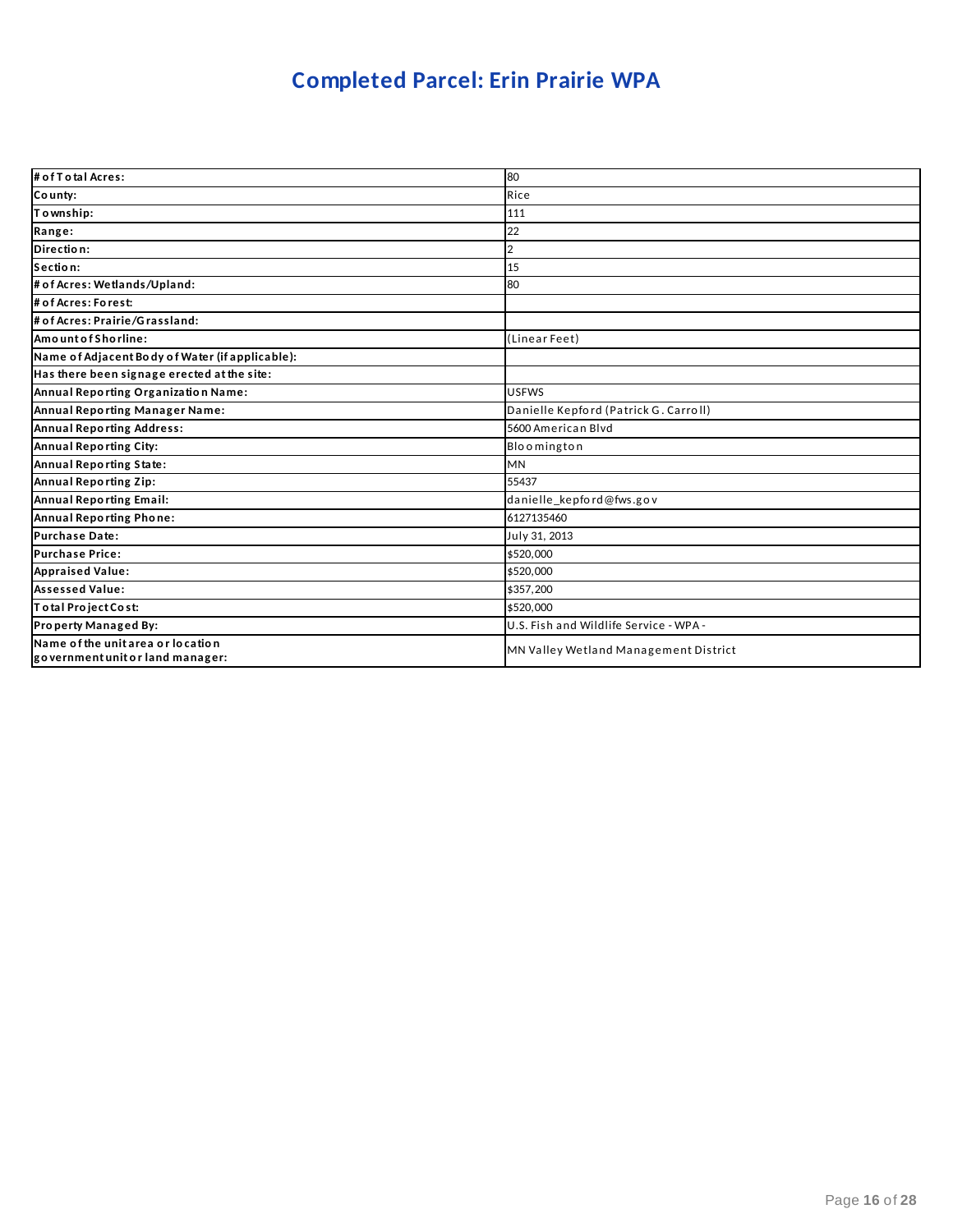# **Completed Parcel: Finden WPA**

| # of T otal Acres:                                                    | 280                                    |
|-----------------------------------------------------------------------|----------------------------------------|
| County:                                                               | Pope                                   |
| Township:                                                             | 125                                    |
| Range:                                                                | 39                                     |
| Direction:                                                            | $\overline{2}$                         |
| Section:                                                              | 29                                     |
| # of Acres: Wetlands/Upland:                                          | 68.73                                  |
| # of Acres: Forest:                                                   |                                        |
| # of Acres: Prairie/Grassland:                                        | 211.27                                 |
| Amount of Shorline:                                                   | (Linear Feet)                          |
| Name of Adjacent Body of Water (if applicable):                       |                                        |
| Has there been signage erected at the site:                           | Yes                                    |
| Annual Reporting Organization Name:                                   | <b>USFWS</b>                           |
| Annual Reporting Manager Name:                                        | Danielle Kepford (Patrick G. Carroll)  |
| <b>Annual Reporting Address:</b>                                      | 5600 American Blyd                     |
| <b>Annual Reporting City:</b>                                         | Bloomington                            |
| Annual Reporting State:                                               | <b>MN</b>                              |
| Annual Reporting Zip:                                                 | 55437                                  |
| Annual Reporting Email:                                               | danielle_kepford@fws.gov               |
| Annual Reporting Phone:                                               | 6127135460                             |
| Purchase Date:                                                        | September 30, 2013                     |
| <b>Purchase Price:</b>                                                | \$406,000                              |
| <b>Appraised Value:</b>                                               | \$406.000                              |
| Professional Service Costs:                                           | \$0                                    |
| <b>Assessed Value:</b>                                                | \$399.100                              |
| Total Project Cost:                                                   | \$406,000                              |
| <b>Fees Received:</b>                                                 | \$0                                    |
| Donations:                                                            | \$0                                    |
| Property Managed By:                                                  | U.S. Fish and Wildlife Service - WPA - |
| Name of the unit area or location<br>government unit or land manager: | Morris Wetland Management District     |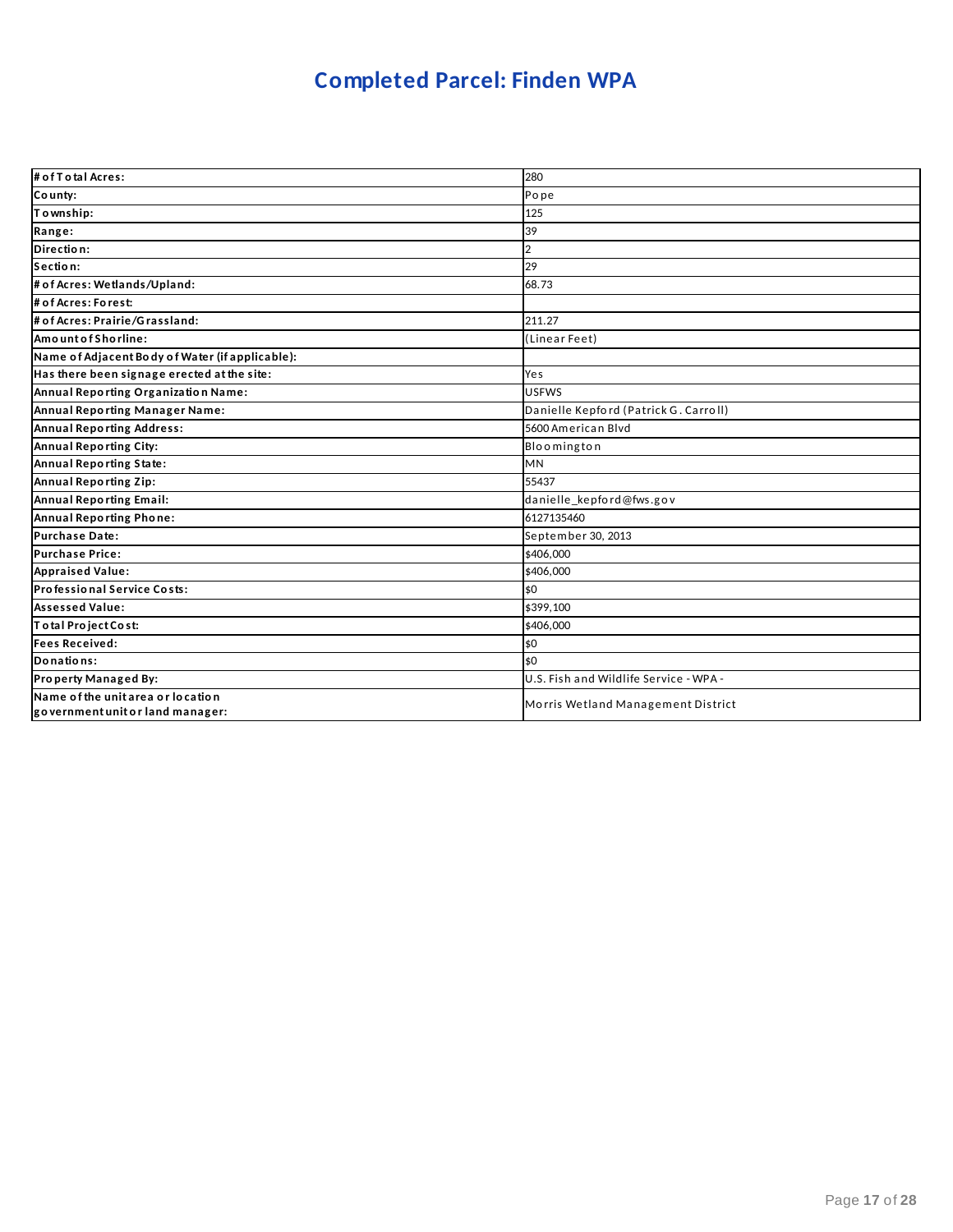# **Completed Parcel: Haugen WPA**

| # of T o tal Acres:                                                   | 106                                      |
|-----------------------------------------------------------------------|------------------------------------------|
| County:                                                               | Otter Tail                               |
| To wnship:                                                            | 132                                      |
| Range:                                                                | 42                                       |
| Direction:                                                            | 2                                        |
| Section:                                                              | 18                                       |
| # of Acres: Wetlands/Upland:                                          | 106                                      |
| # of Acres: Forest:                                                   |                                          |
| # of Acres: Prairie/Grassland:                                        |                                          |
| AmountofShorline:                                                     | (Linear Feet)                            |
| Name of Adjacent Body of Water (if applicable):                       |                                          |
| Has there been signage erected at the site:                           |                                          |
| Annual Reporting Organization Name:                                   | <b>USFWS</b>                             |
| Annual Reporting Manager Name:                                        | Danielle Kepford (Patrick G. Carroll)    |
| <b>Annual Reporting Address:</b>                                      | 5600 American Blyd                       |
| Annual Reporting City:                                                | Bloomington                              |
| Annual Reporting State:                                               | <b>MN</b>                                |
| Annual Reporting Zip:                                                 | 55437                                    |
| Annual Reporting Email:                                               | danielle_kepford@fws.gov                 |
| Annual Reporting Phone:                                               | 6127135460                               |
| <b>Purchase Date:</b>                                                 | June 25, 2014                            |
| <b>Purchase Price:</b>                                                | \$285,300                                |
| <b>Appraised Value:</b>                                               | \$285.300                                |
| <b>Assessed Value:</b>                                                | \$227.973                                |
| Total Project Cost:                                                   | \$285,300                                |
| Donations:                                                            | \$0                                      |
| Property Managed By:                                                  | U.S. Fish and Wildlife Service - WPA -   |
| Name of the unit area or location<br>government unit or land manager: | Fergus Falls Wetland Management District |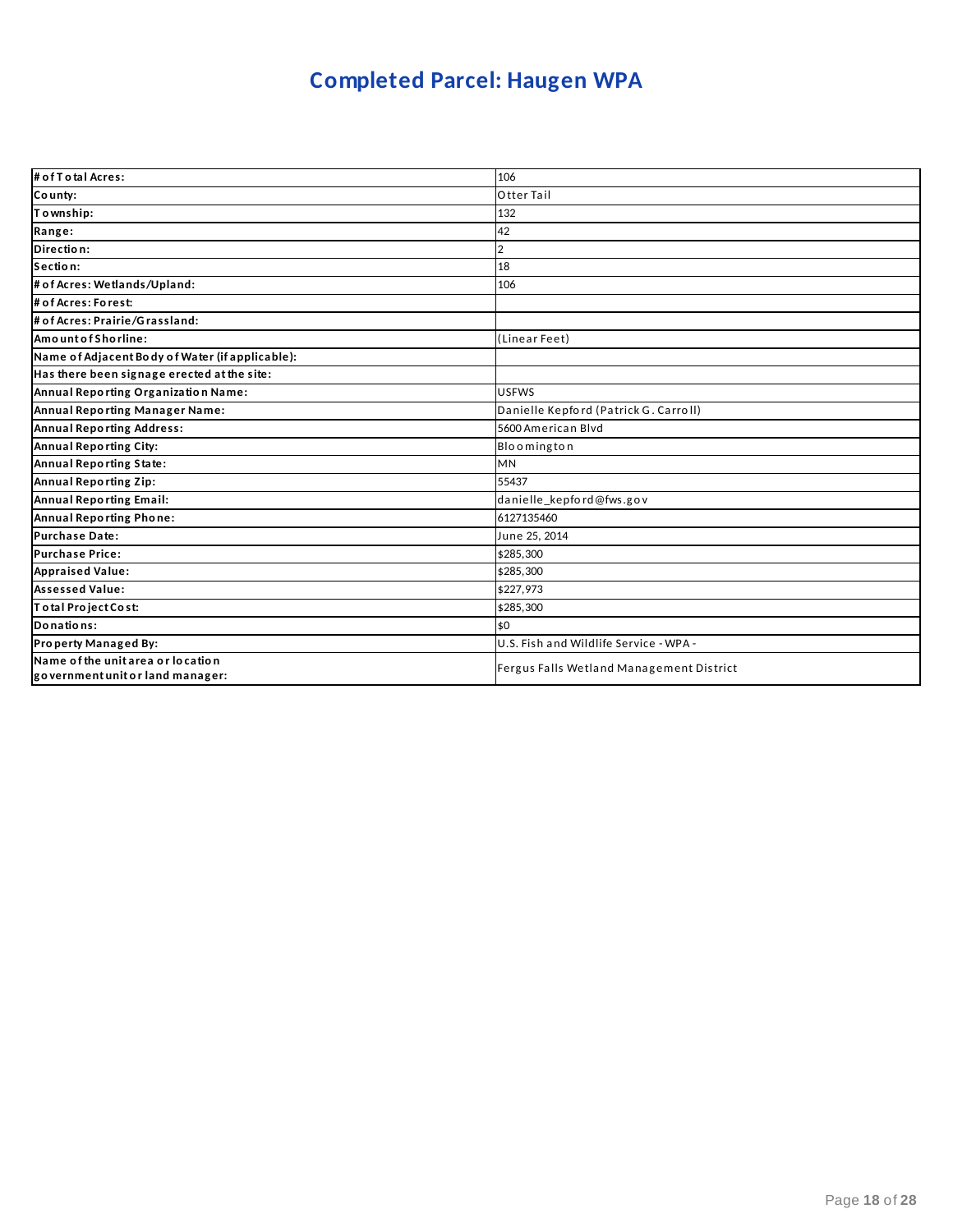# **Completed Parcel: Haugvedt WPA**

| # of T otal Acres:                                                    | 344                                       |
|-----------------------------------------------------------------------|-------------------------------------------|
| County:                                                               | Clay                                      |
| Township:                                                             | 137                                       |
| Range:                                                                | 44                                        |
| Direction:                                                            |                                           |
| Section:                                                              | 33                                        |
| # of Acres: Wetlands/Upland:                                          | 45.6                                      |
| # of Acres: Forest:                                                   |                                           |
| # of Acres: Prairie/Grassland:                                        | 298.72                                    |
| Amount of Shorline:                                                   | (Linear Feet)                             |
| Name of Adjacent Body of Water (if applicable):                       |                                           |
| Has there been signage erected at the site:                           | Yes                                       |
| Annual Reporting Organization Name:                                   | <b>USFWS</b>                              |
| <b>Annual Reporting Address:</b>                                      | 5600 American Blyd                        |
| <b>Annual Reporting City:</b>                                         | Bloomington, MN                           |
| Annual Reporting State:                                               | <b>MN</b>                                 |
| Annual Reporting Zip:                                                 | 55473                                     |
| Annual Reporting Email:                                               | danielle kepford@fws.gov                  |
| Annual Reporting Phone:                                               | 6127135460                                |
| <b>Purchase Date:</b>                                                 | January 28, 2013                          |
| <b>Purchase Price:</b>                                                | \$870,000                                 |
| <b>Appraised Value:</b>                                               | \$870,000                                 |
| <b>Assessed Value:</b>                                                | \$566.000                                 |
| Total Project Cost:                                                   | \$870,000                                 |
| <b>Fees Received:</b>                                                 | \$0                                       |
| Donations:                                                            | \$13,750                                  |
| Property Managed By:                                                  | U.S. Fish and Wildlife Service - WPA -    |
| Name of the unit area or location<br>government unit or land manager: | Detroit Lakes Wetland Management District |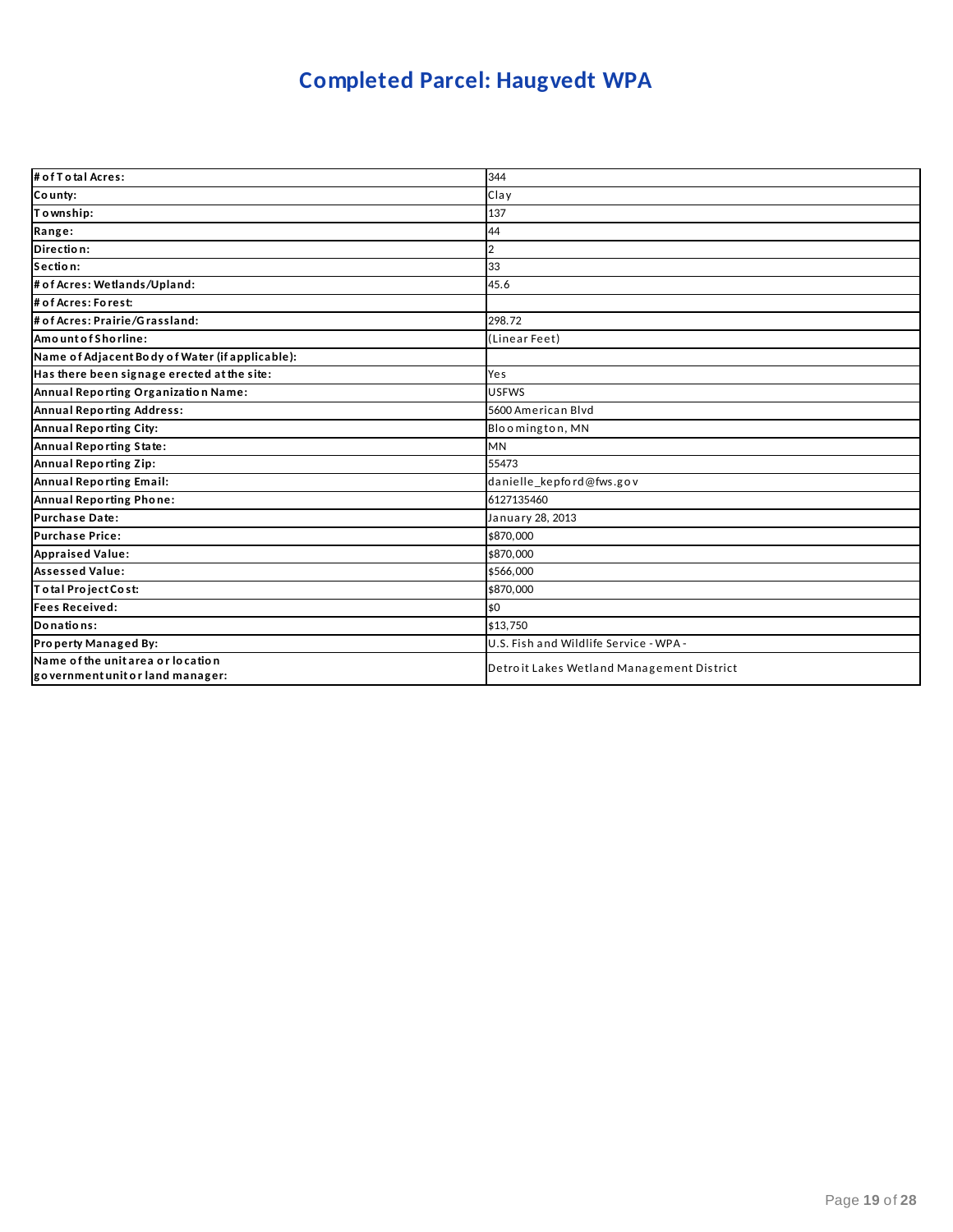# **Completed Parcel: Hay Creek WPA North**

| # of T o tal Acres:                                                   | 154                                       |
|-----------------------------------------------------------------------|-------------------------------------------|
| County:                                                               | Clay                                      |
| Township:                                                             | 136                                       |
| Range:                                                                | 48                                        |
| Direction:                                                            | $\overline{2}$                            |
| Section:                                                              | 03                                        |
| # of Acres: Wetlands/Upland:                                          | 154                                       |
| # of Acres: Forest:                                                   |                                           |
| # of Acres: Prairie/Grassland:                                        |                                           |
| Amount of Shorline:                                                   | (Linear Feet)                             |
| Name of Adjacent Body of Water (if applicable):                       |                                           |
| Has there been signage erected at the site:                           | Yes                                       |
| Annual Reporting Organization Name:                                   | <b>USFWS</b>                              |
| <b>Annual Reporting Address:</b>                                      | 5600 American Blyd                        |
| <b>Annual Reporting City:</b>                                         | Bloomington                               |
| Annual Reporting State:                                               | <b>MN</b>                                 |
| Annual Reporting Zip:                                                 | 55437                                     |
| Annual Reporting Email:                                               | danielle_kepford@fws.gov                  |
| Annual Reporting Phone:                                               | 6127135460                                |
| Purchase Date:                                                        | December 31, 2012                         |
| <b>Purchase Price:</b>                                                | \$492,000                                 |
| <b>Appraised Value:</b>                                               | \$492,000                                 |
| <b>Assessed Value:</b>                                                | \$213.800                                 |
| Total Project Cost:                                                   | \$492,000                                 |
| <b>Fees Received:</b>                                                 | \$0                                       |
| Donations:                                                            | \$30,000                                  |
| Property Managed By:                                                  | U.S. Fish and Wildlife Service - WPA -    |
| Name of the unit area or location<br>government unit or land manager: | Detroit Lakes Wetland Management District |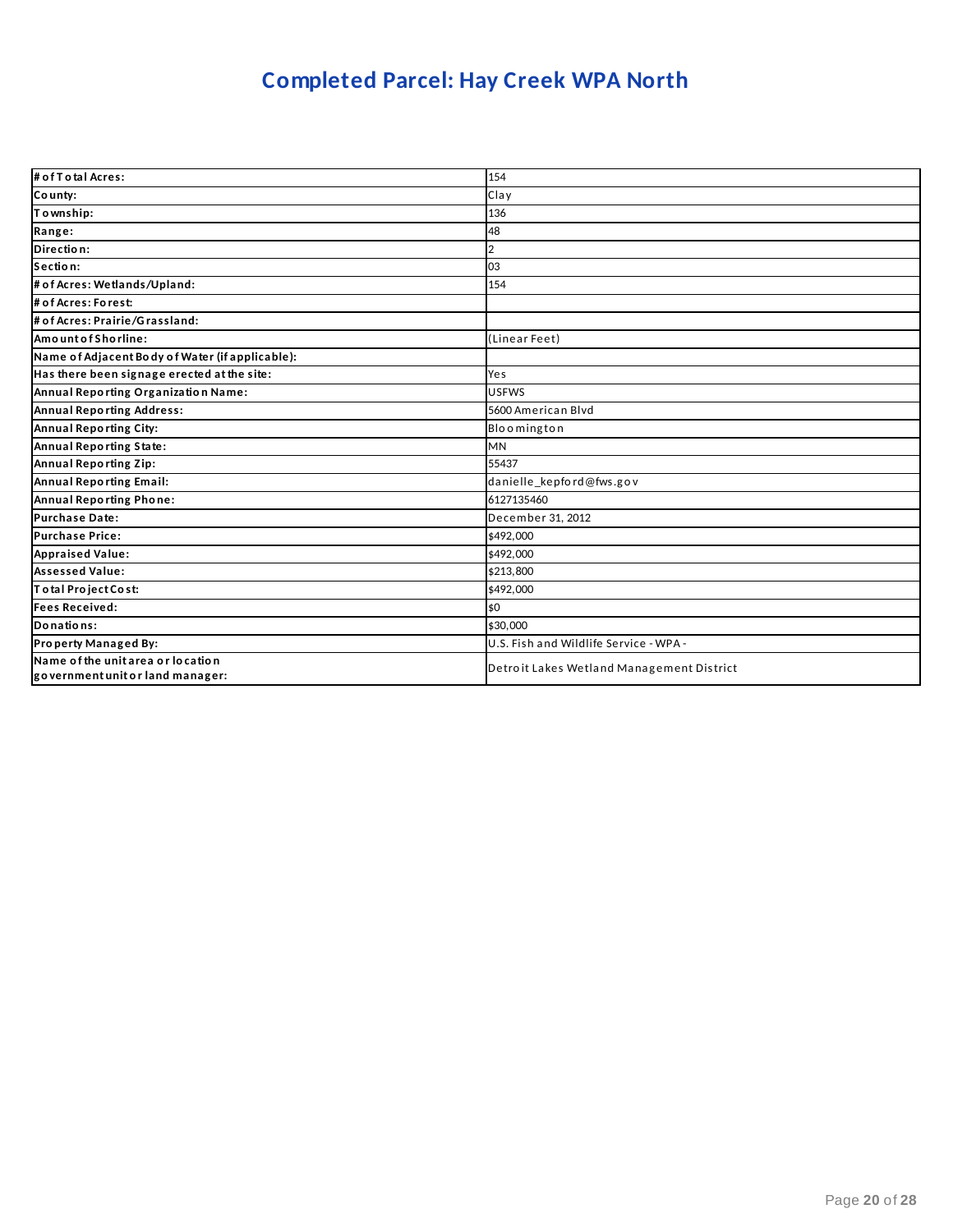# **Completed Parcel: Hay Creek WPA South**

| # of T o tal Acres:                                                   | 295                                       |
|-----------------------------------------------------------------------|-------------------------------------------|
| County:                                                               | Clay                                      |
| Township:                                                             | 138                                       |
| Range:                                                                | 46                                        |
| Direction:                                                            | $\overline{2}$                            |
| Section:                                                              | 11                                        |
| # of Acres: Wetlands/Upland:                                          | 40                                        |
| # of Acres: Forest:                                                   |                                           |
| # of Acres: Prairie/Grassland:                                        | 255.37                                    |
| Amount of Shorline:                                                   | (Linear Feet)                             |
| Name of Adjacent Body of Water (if applicable):                       |                                           |
| Has there been signage erected at the site:                           | Yes                                       |
| Annual Reporting Organization Name:                                   | <b>USFWS</b>                              |
| Annual Reporting Manager Name:                                        | Danielle Kepford (Patrick G. Carroll)     |
| <b>Annual Reporting Address:</b>                                      | 5600 American Blvd                        |
| Annual Reporting City:                                                | Bloomgington                              |
| Annual Reporting State:                                               | <b>MN</b>                                 |
| Annual Reporting Zip:                                                 | 55437                                     |
| Annual Reporting Email:                                               | danielle_kepford@fws.gov                  |
| Annual Reporting Phone:                                               | 6127135406                                |
| Purchase Date:                                                        | April 30, 2012                            |
| <b>Purchase Price:</b>                                                | \$517,000                                 |
| <b>Appraised Value:</b>                                               | \$517,000                                 |
| Professional Service Costs:                                           | \$0                                       |
| <b>Assessed Value:</b>                                                | \$285.000                                 |
| Total Project Cost:                                                   | \$517,000                                 |
| <b>Fees Received:</b>                                                 | \$0                                       |
| Donations:                                                            | \$12,000                                  |
| Property Managed By:                                                  | U.S. Fish and Wildlife Service - WPA -    |
| Name of the unit area or location<br>government unit or land manager: | Detroit Lakes Wetland Management District |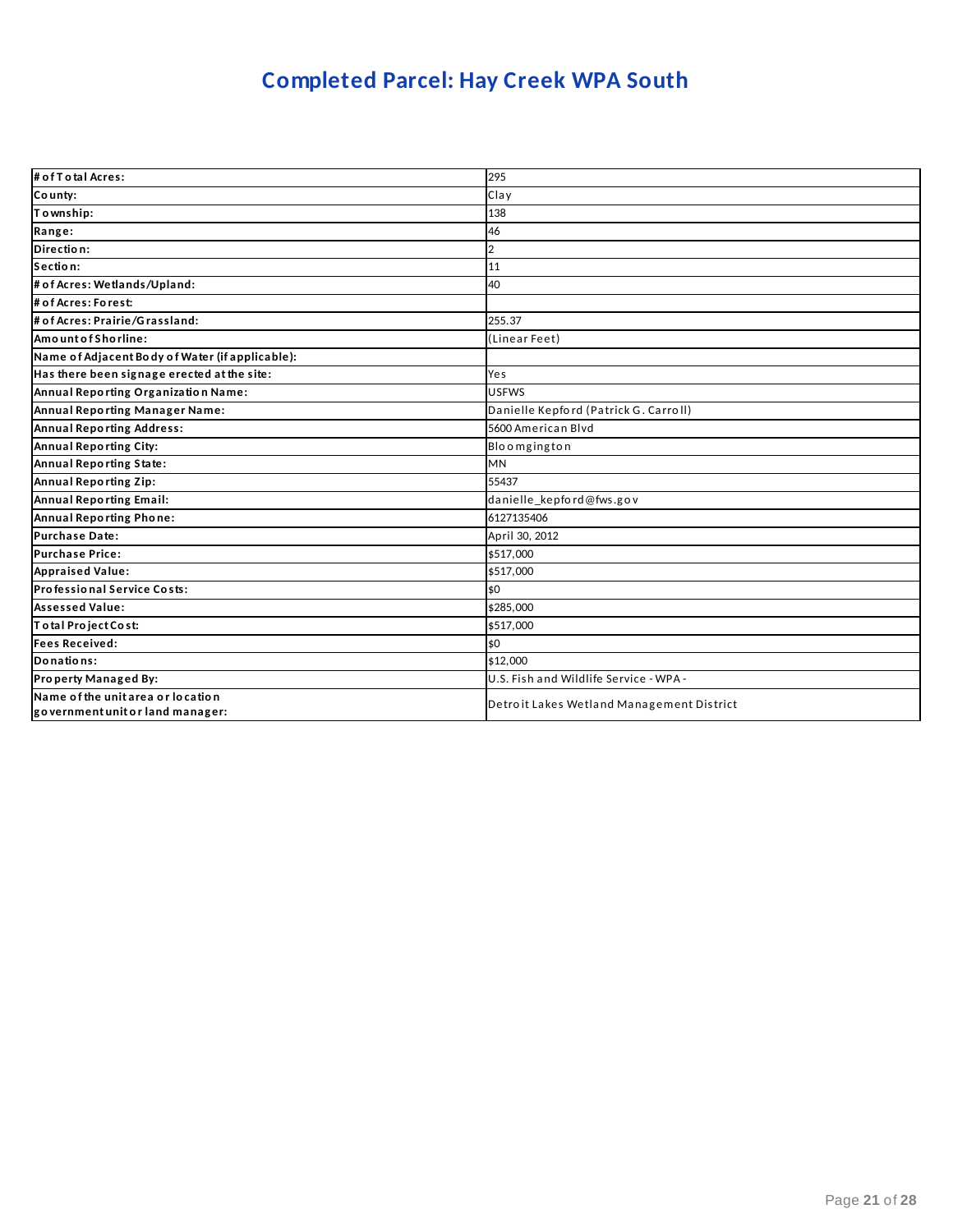## **Completed Parcel: Howard Farm WPA Addition**

| # of Total Acres:                               | 175               |
|-------------------------------------------------|-------------------|
| County:                                         | <b>Blue Earth</b> |
| To wnship:                                      | 107               |
| Range:                                          | 28                |
| Direction:                                      |                   |
| Section:                                        | 15                |
| # of Acres: Wetlands/Upland:                    |                   |
| # of Acres: Forest:                             |                   |
| # of Acres: Prairie/Grassland:                  |                   |
| AmountofShorline:                               | (Linear Feet)     |
| Name of Adjacent Body of Water (if applicable): |                   |
| Has there been signage erected at the site:     |                   |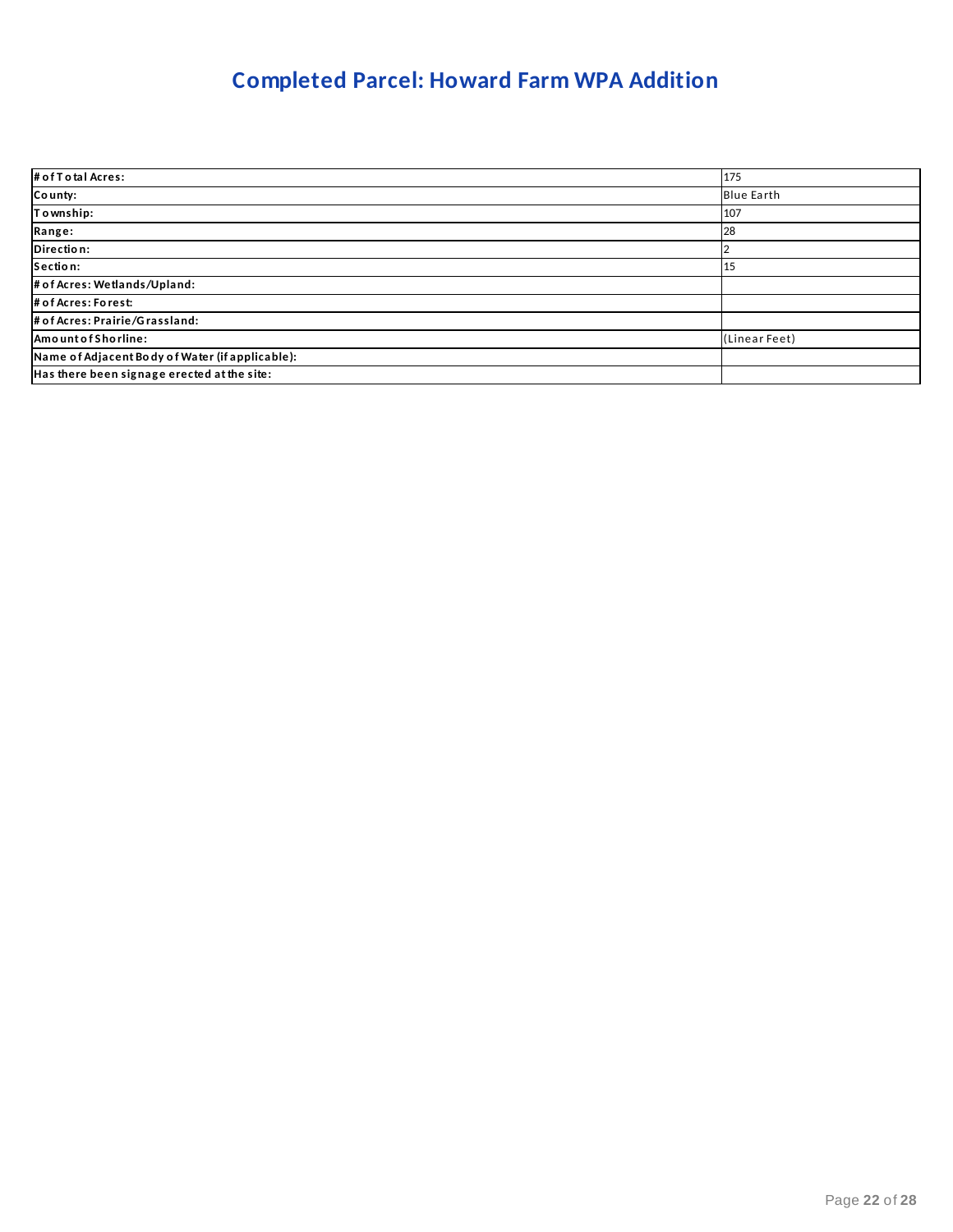# **Completed Parcel: Mud Lake WPA Tr. 1**

| # of T o tal Acres:                                                   | 40                                     |
|-----------------------------------------------------------------------|----------------------------------------|
| County:                                                               | Sibley                                 |
| To wnship:                                                            | 114                                    |
| Range:                                                                | 26                                     |
| Direction:                                                            | $\overline{2}$                         |
| Section:                                                              | 20                                     |
| # of Acres: Wetlands/Upland:                                          | 40                                     |
| # of Acres: Forest:                                                   |                                        |
| # of Acres: Prairie/Grassland:                                        |                                        |
| AmountofShorline:                                                     | (Linear Feet)                          |
| Name of Adjacent Body of Water (if applicable):                       |                                        |
| Has there been signage erected at the site:                           | Yes                                    |
| Annual Reporting Organization Name:                                   | <b>USFWS</b>                           |
| Annual Reporting Manager Name:                                        | Danielle Kepford (Patrick G. Carroll)  |
| <b>Annual Reporting Address:</b>                                      | 5600 American Blyd                     |
| <b>Annual Reporting City:</b>                                         | Bloomington                            |
| Annual Reporting State:                                               | <b>MN</b>                              |
| Annual Reporting Zip:                                                 | 55437                                  |
| Annual Reporting Email:                                               | danielle kepford@fws.gov               |
| Annual Reporting Phone:                                               | 6127135460                             |
| <b>Purchase Date:</b>                                                 | September 19, 2012                     |
| <b>Purchase Price:</b>                                                | \$256,000                              |
| <b>Appraised Value:</b>                                               | \$256,000                              |
| <b>Assessed Value:</b>                                                | \$128,400                              |
| Total Project Cost:                                                   | \$256,000                              |
| <b>Fees Received:</b>                                                 | \$0                                    |
| Donations:                                                            | \$16,000                               |
| Property Managed By:                                                  | U.S. Fish and Wildlife Service - WPA - |
| Name of the unit area or location<br>government unit or land manager: | MN Valley Wetland Management District  |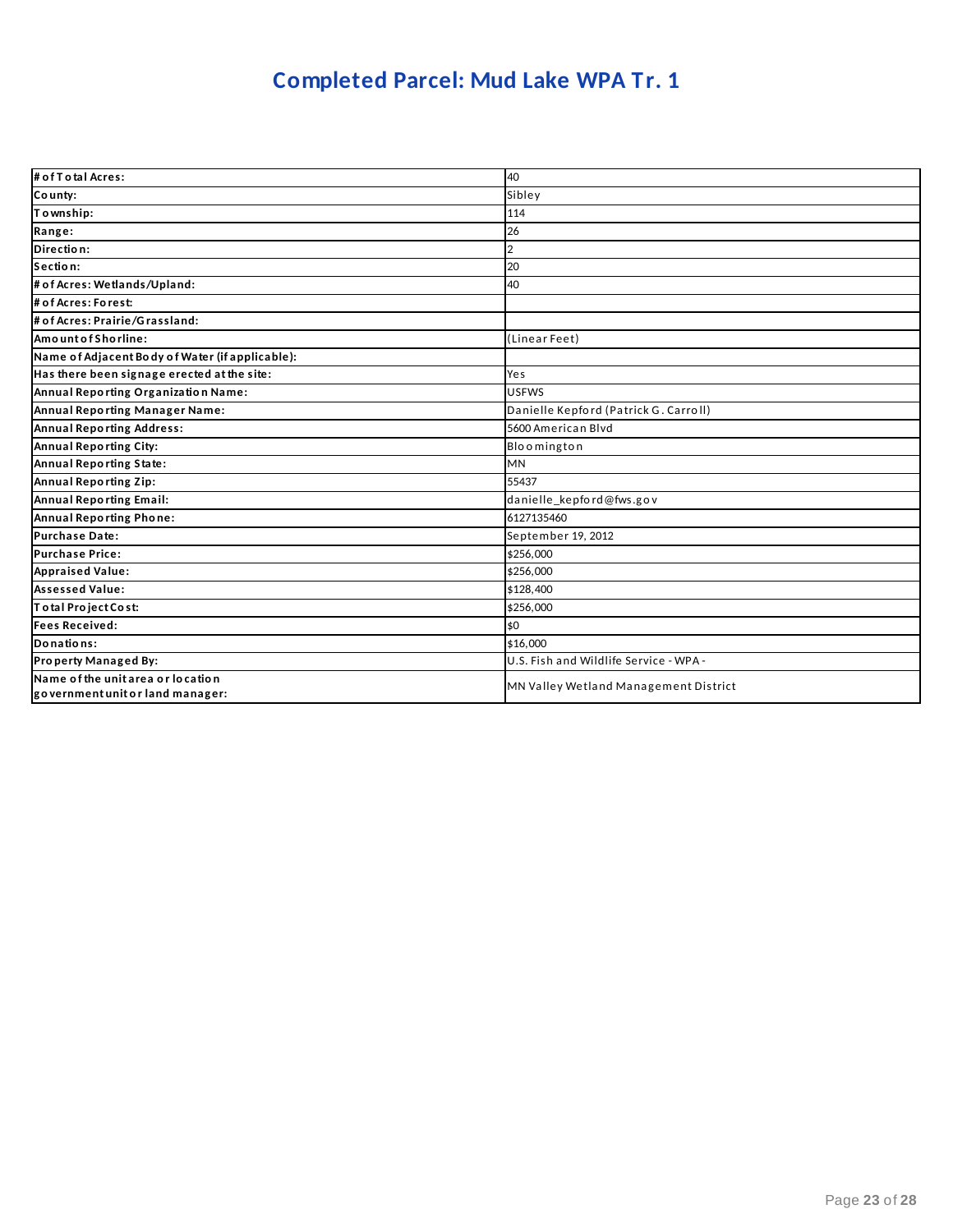# **Completed Parcel: Mud Lake WPA Tr. 2**

| # of T o tal Acres:                                                   | 47                                     |
|-----------------------------------------------------------------------|----------------------------------------|
| County:                                                               | Sibley                                 |
| Township:                                                             | 114                                    |
| Range:                                                                | 26                                     |
| Direction:                                                            | $\overline{2}$                         |
| Section:                                                              | 19                                     |
| # of Acres: Wetlands/Upland:                                          | 47                                     |
| # of Acres: Forest:                                                   |                                        |
| # of Acres: Prairie/Grassland:                                        |                                        |
| AmountofShorline:                                                     | (Linear Feet)                          |
| Name of Adjacent Body of Water (if applicable):                       |                                        |
| Has there been signage erected at the site:                           | Yes                                    |
| Annual Reporting Organization Name:                                   | <b>USFWS</b>                           |
| Annual Reporting Manager Name:                                        | Danielle Kepford (Patrick G. Carroll)  |
| <b>Annual Reporting Address:</b>                                      | 5600 American Blyd                     |
| <b>Annual Reporting City:</b>                                         | Bloomington                            |
| Annual Reporting State:                                               | <b>MN</b>                              |
| Annual Reporting Zip:                                                 | 55437                                  |
| Annual Reporting Email:                                               | danielle kepford@fws.gov               |
| Annual Reporting Phone:                                               | 6127135460                             |
| <b>Purchase Date:</b>                                                 | January 29, 2014                       |
| <b>Purchase Price:</b>                                                | \$245,000                              |
| <b>Appraised Value:</b>                                               | \$245,000                              |
| <b>Assessed Value:</b>                                                | \$208.894                              |
| Total Project Cost:                                                   | \$245,000                              |
| <b>Fees Received:</b>                                                 | \$0                                    |
| Property Managed By:                                                  | U.S. Fish and Wildlife Service - WPA - |
| Name of the unit area or location<br>government unit or land manager: | MN Valley Wetland Management District  |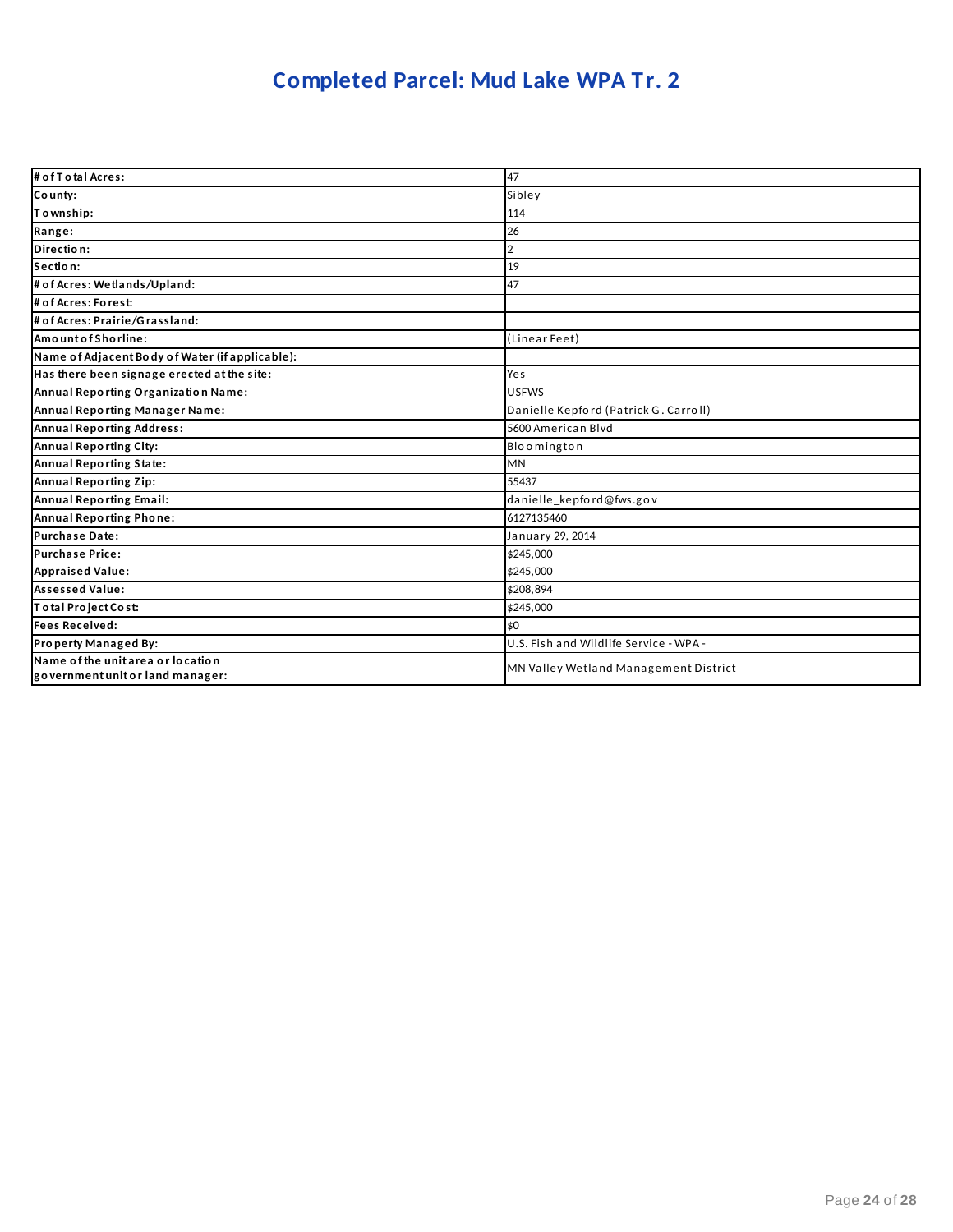# **Completed Parcel: Pelican Lake WPA Addition**

| # of T o tal Acres:                                                   | 19                                     |
|-----------------------------------------------------------------------|----------------------------------------|
| County:                                                               | Wright                                 |
| To wnship:                                                            | 120                                    |
| Range:                                                                | 25                                     |
| Direction:                                                            | $\mathcal{D}$                          |
| Section:                                                              | 02                                     |
| # of Acres: Wetlands/Upland:                                          | 19                                     |
| # of Acres: Forest:                                                   |                                        |
| # of Acres: Prairie/Grassland:                                        |                                        |
| AmountofShorline:                                                     | (Linear Feet)                          |
| Name of Adjacent Body of Water (if applicable):                       | Pelican Lake                           |
| Has there been signage erected at the site:                           | Yes                                    |
| Annual Reporting Organization Name:                                   | <b>USFWS</b>                           |
| Annual Reporting Manager Name:                                        | Danielle Kepford (Patrick G. Carroll)  |
| <b>Annual Reporting Address:</b>                                      | 5600 American Blvd                     |
| Annual Reporting City:                                                | Bloomington                            |
| Annual Reporting State:                                               | <b>MN</b>                              |
| Annual Reporting Zip:                                                 | 55437                                  |
| Annual Reporting Email:                                               | danielle_kepford@fws.gov               |
| Annual Reporting Phone:                                               | 6127135460                             |
| <b>Purchase Date:</b>                                                 | September 14, 2012                     |
| <b>Purchase Price:</b>                                                | \$227,610                              |
| <b>Appraised Value:</b>                                               | \$227.610                              |
| <b>Assessed Value:</b>                                                | \$91.900                               |
| Total Project Cost:                                                   | \$227.610                              |
| Donations:                                                            | \$17.610                               |
| Property Managed By:                                                  | U.S. Fish and Wildlife Service - WPA - |
| Name of the unit area or location<br>government unit or land manager: | Litchfield Wetland Management District |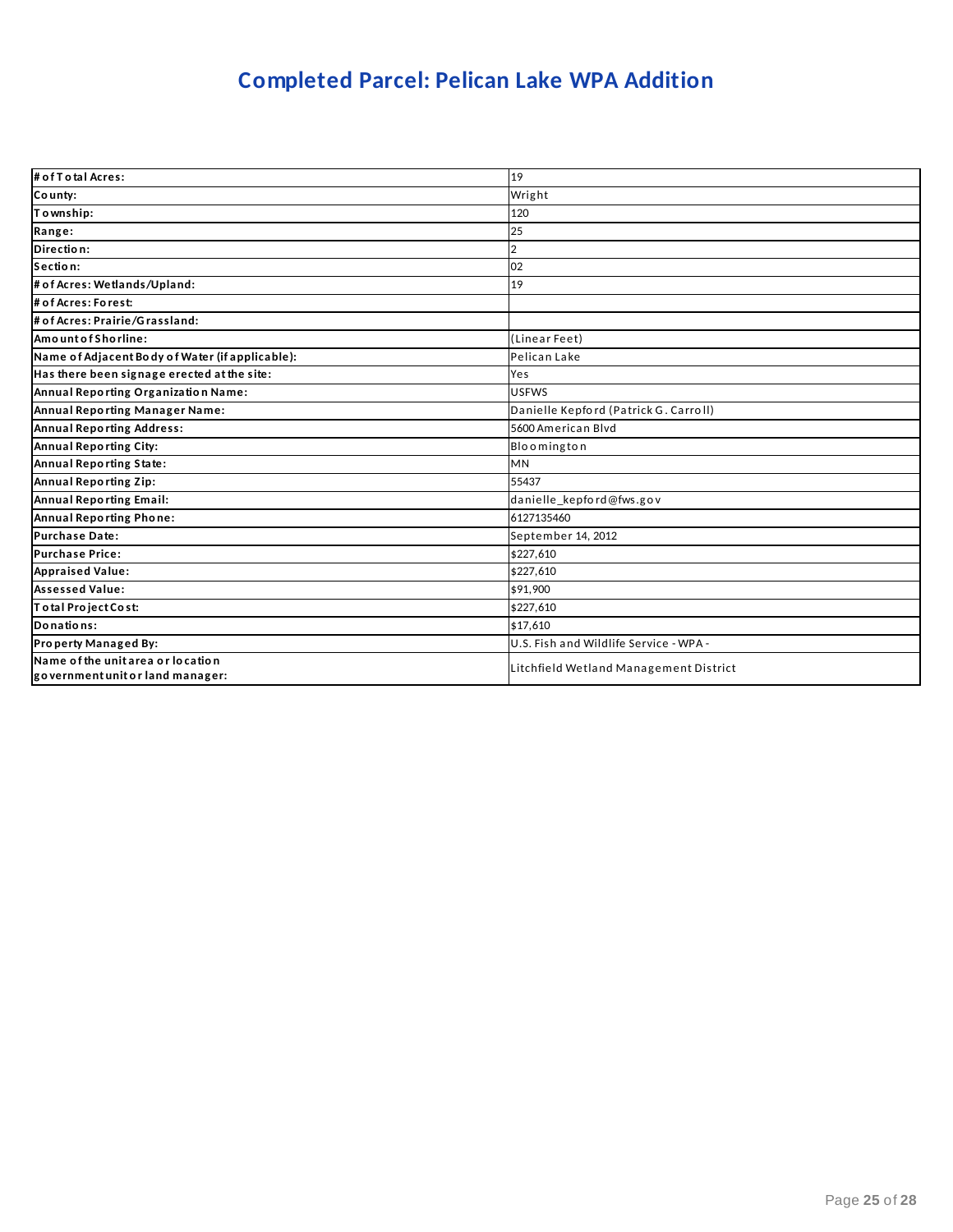# **Completed Parcel: Round Lake WPA**

| # of T o tal Acres:                                                   | 105                                    |
|-----------------------------------------------------------------------|----------------------------------------|
| County:                                                               | Jackson                                |
| Township:                                                             | 101                                    |
| Range:                                                                | 38                                     |
| Direction:                                                            |                                        |
| Section:                                                              | 08                                     |
| # of Acres: Wetlands/Upland:                                          | 105                                    |
| # of Acres: Forest:                                                   |                                        |
| # of Acres: Prairie/Grassland:                                        |                                        |
| Amount of Shorline:                                                   | (Linear Feet)                          |
| Name of Adjacent Body of Water (if applicable):                       |                                        |
| Has there been signage erected at the site:                           | Yes                                    |
| Annual Reporting Organization Name:                                   | <b>USFWS</b>                           |
| Annual Reporting Manager Name:                                        | Danielle Kepford (Patrick G. Carroll)  |
| <b>Annual Reporting Address:</b>                                      | 5600 American Blyd                     |
| Annual Reporting City:                                                | Bloomington                            |
| Annual Reporting State:                                               | <b>MN</b>                              |
| Annual Reporting Zip:                                                 | 55437                                  |
| <b>Annual Reporting Email:</b>                                        | danielle_kepford@fws.gov               |
| Annual Reporting Phone:                                               | 6127135460                             |
| <b>Purchase Date:</b>                                                 | June 23, 2014                          |
| <b>Purchase Price:</b>                                                | \$850,000                              |
| <b>Appraised Value:</b>                                               | \$850,000                              |
| <b>Assessed Value:</b>                                                | \$744,800                              |
| Total Project Cost:                                                   | \$850,000                              |
| <b>Fees Received:</b>                                                 | \$0                                    |
| Property Managed By:                                                  | U.S. Fish and Wildlife Service - WPA - |
| Name of the unit area or location<br>government unit or land manager: | Windom Wetland Management District     |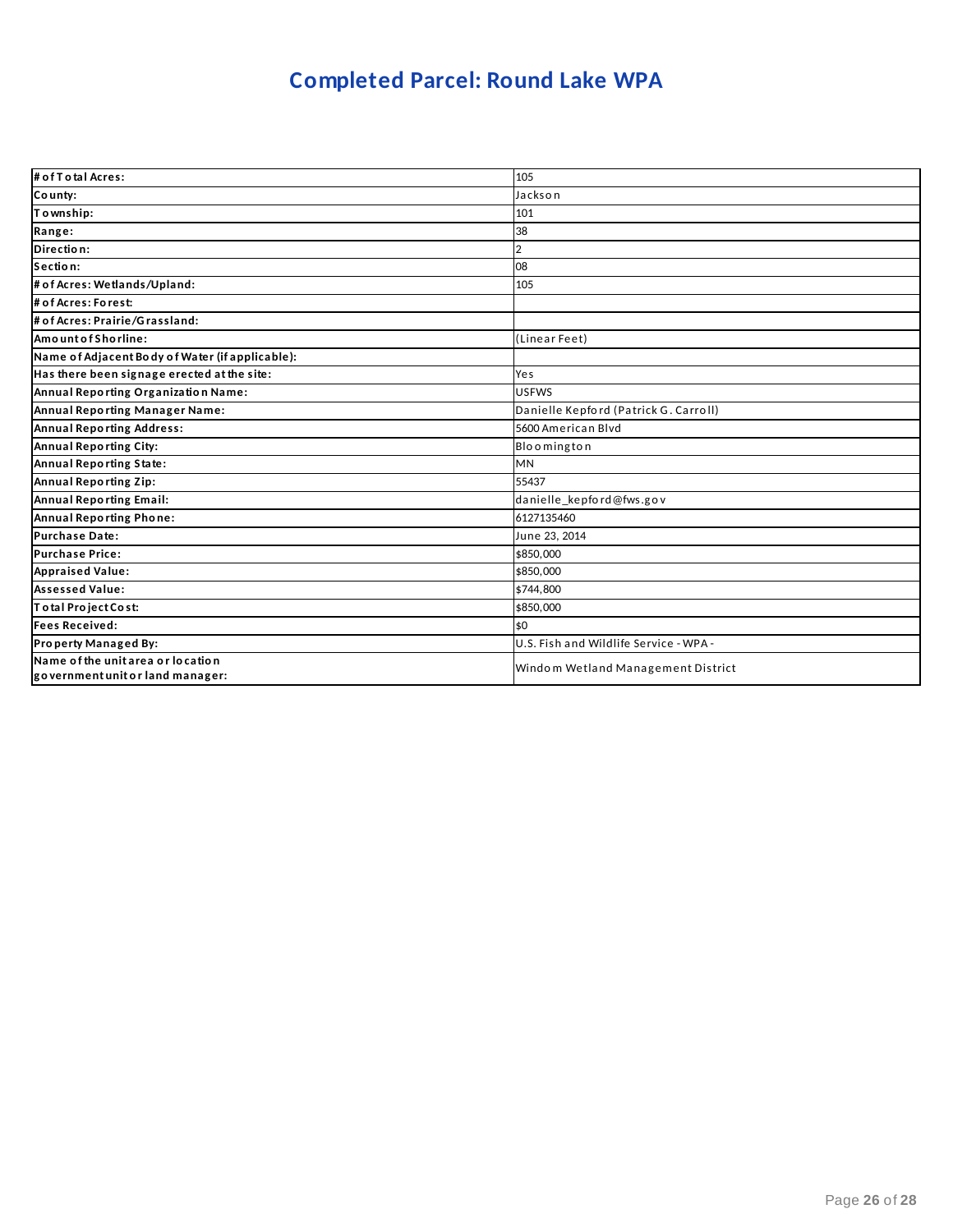# **Completed Parcel: Tyrone Flats WPA**

| # of T o tal Acres:                                                   | 40                                     |
|-----------------------------------------------------------------------|----------------------------------------|
| County:                                                               | Meeker                                 |
| To wnship:                                                            | 121                                    |
| Range:                                                                | 31                                     |
| Direction:                                                            |                                        |
| Section:                                                              | 13                                     |
| # of Acres: Wetlands/Upland:                                          |                                        |
| # of Acres: Forest:                                                   |                                        |
| # of Acres: Prairie/Grassland:                                        | 40                                     |
| AmountofShorline:                                                     | (Linear Feet)                          |
| Name of Adjacent Body of Water (if applicable):                       |                                        |
| Has there been signage erected at the site:                           | Yes                                    |
| Annual Reporting Organization Name:                                   | <b>USFWS</b>                           |
| <b>Annual Reporting Address:</b>                                      | 5600 American Blyd                     |
| Annual Reporting City:                                                | Bloomginton, MN                        |
| Annual Reporting State:                                               | <b>MN</b>                              |
| Annual Reporting Zip:                                                 | 55437                                  |
| Annual Reporting Email:                                               | danielle_kepford@fws.gov               |
| Annual Reporting Phone:                                               | 6127135460                             |
| <b>Purchase Date:</b>                                                 | December 05, 2012                      |
| <b>Purchase Price:</b>                                                | \$94,500                               |
| <b>Appraised Value:</b>                                               | \$168,000                              |
| <b>Assessed Value:</b>                                                | \$118,000                              |
| Total Project Cost:                                                   | \$94,500                               |
| <b>Fees Received:</b>                                                 | \$0                                    |
| Property Managed By:                                                  | U.S. Fish and Wildlife Service - WPA - |
| Name of the unit area or location<br>government unit or land manager: | Litchfield Wetland Management District |